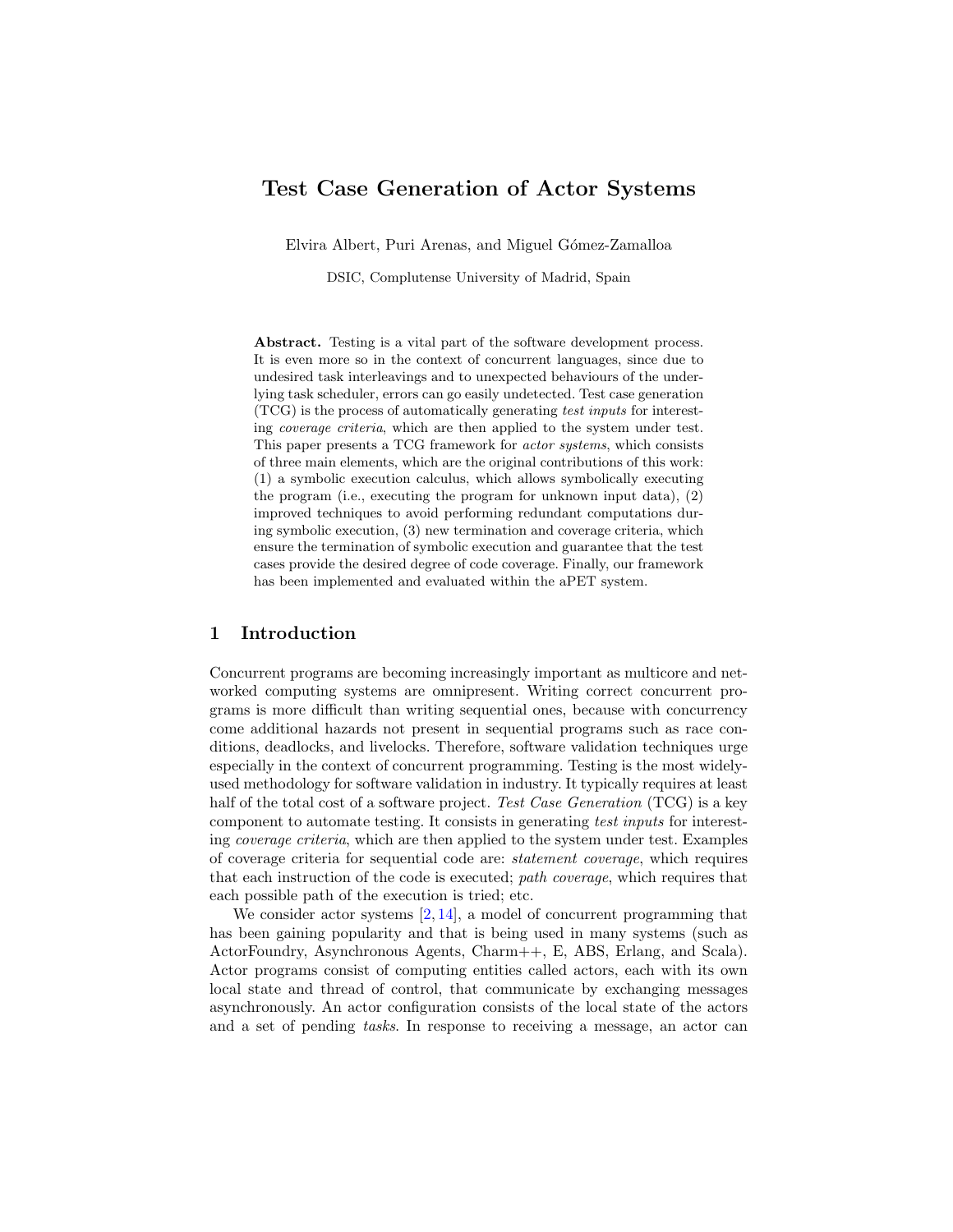update its local state, send messages, or create new actors. At each step in the computation of an actor system, firstly an actor and secondly a process of its pending tasks are scheduled.

The aim of this work is to develop a framework for TCG of actor systems. A standard approach to generating test cases statically is to perform a symbolic execution of the program  $[6–8, 12, 17, 19, 20]$  $[6–8, 12, 17, 19, 20]$  $[6–8, 12, 17, 19, 20]$  $[6–8, 12, 17, 19, 20]$  $[6–8, 12, 17, 19, 20]$  $[6–8, 12, 17, 19, 20]$  $[6–8, 12, 17, 19, 20]$  $[6–8, 12, 17, 19, 20]$  $[6–8, 12, 17, 19, 20]$  $[6–8, 12, 17, 19, 20]$ , where the contents of variables are expressions rather than concrete values. Symbolic execution produces a system of constraints over the input variables and the actor's fields containing the conditions to execute the different paths. The conjunction of these constraints represents the equivalence class of inputs that would take this path. This produces, by construction, a (possibly infinite) set of test cases, which satisfy the path-coverage criterion. Briefly, the TCG framework that we propose has three main components, which are the contributions of this work:  $(1)$  in Sec. [3,](#page-4-0) we leverage the semantics used for testing in [\[3\]](#page-15-8) to the more general setting of symbolic execution; (2) in Sec. [4,](#page-8-0) we extend and improve the techniques to avoid redundant computation of [\[3\]](#page-15-8) to eliminate redundancies in symbolic execution and; (3) in Sec. [5,](#page-9-0) we propose novel termination and coverage criteria, which guarantee termination of the process. We have implemented our framework in aPET [\[4\]](#page-15-9), a TCG tool for concurrent objects. Our experiments demonstrate the usefulness, impact and effectiveness of the proposed techniques.

### 2 The Language

We consider a distributed message-passing programming model in which each actor represents a processor, which is equipped with a procedure stack and an unordered buffer of pending tasks. Initially all actors are idle. When an idle actor's task buffer is non-empty, some task is removed, and the task is executed to completion. Each task besides accessing its own actor's global storage, can post tasks to the buffers of any actor, including its own. When a task does complete, its processor becomes idle and chooses a next pending task to execute.

Actors are materialized in the language syntax by means of objects. An actor sends a message to another actor  $x$  by means of an asynchronous method call, written x !  $m(\bar{z})$ , being  $\bar{z}$  parameters of the message or call. In response to a received message, an actor then spawns the corresponding method with the received parameters  $\bar{z}$ . The number of actors does not have to be known a priory, thus in the language actors can be dynamically created using the instruction new. Tasks from different actors execute in parallel. As in the object-oriented paradigm, a class C denotes a type of actors and it is defined as a set of fields  $\mathcal{F}(C)$  and methods **void**  $m(\overline{T}\ \overline{x})\{s;\}$ . The grammar for an instruction s is:

> $s ::= s ; s | x = e |$  while b do s | if b then s else s | this.  $f = y \mid x =$  this.  $f \mid x =$  new  $C \mid x \mid m(\bar{z})$

where  $x, y, z$  denote variables names and f a field name. For any entity A, the notation A is used as a shorthand for  $A_1, ..., A_n$ . We use the special actor identifier this to denote the current actor. For the sake of generality, the syntax of expressions  $e$ , boolean conditions  $b$  and types  $T$  is not specified. We assume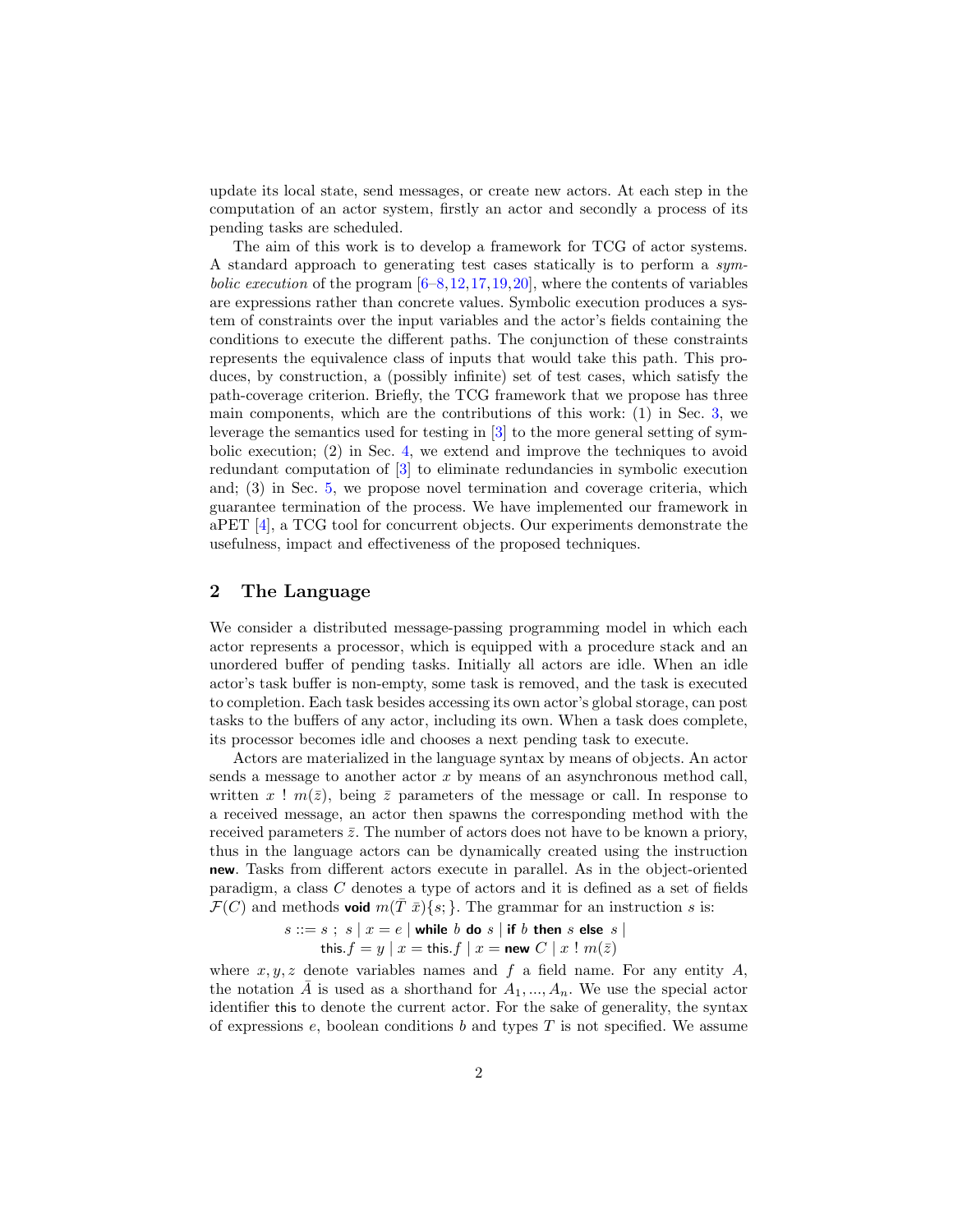$$
\begin{array}{c} \text{(mstep)} \ \frac{selectA(S) = \mathsf{ac}(\mathbf{r}, \perp, h, Q), Q \neq \emptyset, selectT(\mathbf{r}) = t, S \rightsquigarrow^* S' \\ S \xrightarrow{r \cdot t} S' \\ \text{(setf)} \ \frac{t = tk(t, m, l, \text{this}.f = y; s)}{\mathsf{ac}(\mathbf{r}, t, h, Q \cup \{t\}) \rightsquigarrow \mathsf{ac}(\mathbf{r}, t, h[f \mapsto l(y)], Q \cup \{tk(t, m, l, s)\})} \\ \text{(getf)} \ \frac{t = tk(t, m, l, x = \text{this}.f; s)}{\mathsf{ac}(\mathbf{r}, t, h, Q \cup \{t\}) \rightsquigarrow \mathsf{ac}(\mathbf{r}, t, h, Q \cup \{tk(t, m, l[x \mapsto h(f)], s)\})} \\ \text{(new)} \ \frac{t = tk(t, m, l, x = \text{new } D; s), n = \text{fresh}(), h' = newheap(D), l' = l[x \rightarrow \mathbf{r}_n^D]}{\mathsf{ac}(\mathbf{r}, t, h, Q \cup \{t\}) \rightsquigarrow \mathsf{ac}(\mathbf{r}, t, h, Q \cup \{tk(t, m, l', s)\}) \cdot \mathsf{ac}(\mathbf{r}_n^D, \perp, h', \{ \})} \\ \text{(asy)} \ \frac{t = tk(t, m, l, x \perp m_1(\overline{z}); s), l(x) = \mathbf{r}_1, t_1 = \text{fresh}(), \mathbf{r} \neq \mathbf{r}_1, l_1 = newlocals(\overline{z}, m_1, l)}{\mathsf{ac}(\mathbf{r}, t, h, Q \cup \{tk(t, m, l, s)\}) \cdot \mathsf{ac}(\mathbf{r}_1, t', h', Q') \rightsquigarrow} \\ \text{ac}(\mathbf{r}, t, h, Q \cup \{tk(t, m, l, s)\}) \cdot \mathsf{ac}(\mathbf{r}_1, t', h', Q' \cup \{tk(t, m, l, l, b d(m_1))\}) \\ \text{(return)} \ \frac{t = tk(t, m, l, \epsilon)}{\mathsf{ac}(\mathbf{r}, t, h, Q \cup \{t\}) \rightsquigarrow \mathsf{ac}(\mathbf{r}, t, h, Q) \cdot \mathsf{ac}(\mathbf{r}, t, h, Q) \cdot \mathsf{ac}(\mathbf{r},
$$

<span id="page-2-0"></span>Fig. 1. Summarized Semantics for Distributed and Concurrent Execution

that there are no fields with the same name and different type. As usual in the actor model [\[2,](#page-15-0) [14,](#page-15-1) [22\]](#page-15-10), we suppose that a method does not return a value, but rather that its computation modifies the actor state. The language is simple to explain the contributions of the paper in a clear way, as done in [\[3,](#page-15-8) [22\]](#page-15-10).

An *actor* is a term  $\mathsf{ac}(\mathbf{r}_n^C, t, h, Q)$  where **r** stands for reference, *n* is the actor identifier,  $C$  is the class name,  $t$  is the identifier of the *active task* that holds the actor's lock or  $\perp$  if the actor's lock is free, h is its local heap and Q is the set of tasks in the actor. A heap h is a mapping  $h : \mathcal{F}(C) \rightarrow \mathbb{V}$ , where  $\mathbb{V} = \mathbb{Z} \cup \text{Ref} \cup \{\text{null}\}\$ and  $\text{Ref}$  stands for the set of references of the form  $\mathbf{r}_n^C$ . Whenever it is clear from the context, we will omit  $n$  and  $C$  from actor identifiers by using only r. A task is a term  $tk(t, m, l, s)$  where t is a unique task identifier, m is the method name executing in the task,  $l$  is a mapping from local variables to V, and s is the sequence of instructions to be executed. Sometimes we use the identifier t to refer to entire task and we use  $\epsilon$  to denote an empty sequence of instructions. A *state*  $S$  has the form  $\mathbf{r}_0 \cdot \mathbf{r}_1 \cdot ... \cdot \mathbf{r}_n$ , where  $\mathbf{r}_i$  is used to refer to the whole actor  $\mathsf{ac}(\mathbf{r}_i^{C_i}, t_i, h_i, Q_i)$  and  $\mathbf{r}_i \neq \mathbf{r}_j$ ,  $1 \leq i, j \leq n$ ,  $i \neq j$ .

Fig. [1](#page-2-0) presents the semantics of the actor model. As actors do not share their states, the semantics can be presented as a macro-step semantics [\[21\]](#page-15-11) (defined by means of the transition " $\rightarrow$ ") in which the evaluation of all statements of a task takes place serially (without interleaving with any other task) until it gets the end of the method. In this case, we apply rule (mstep) to select an available task from an actor, namely we apply the function  $selectA(S)$  to select nondeterministically one active actor in the state (i.e., an actor with a non-empty queue) and  $selectT(\mathbf{r})$  to select non-deterministically one task of  $\mathbf{r}$ 's queue. The transition  $\sim$  defines the evaluation within a given actor. We sometimes label transitions with  $\mathbf{r} \cdot t$ , the name of the actor  $\mathbf{r}$  and task t selected in (mstep) The rules (getf) and (setf) read and write resp. an actor's field. The notation  $h[f \mapsto l(y)]$  (resp.  $l[x \mapsto h(f)]$ ) stands for the result of storing  $l(y)$  in the field f (resp.  $h(f)$  in variable x). The remaining sequential instructions are standard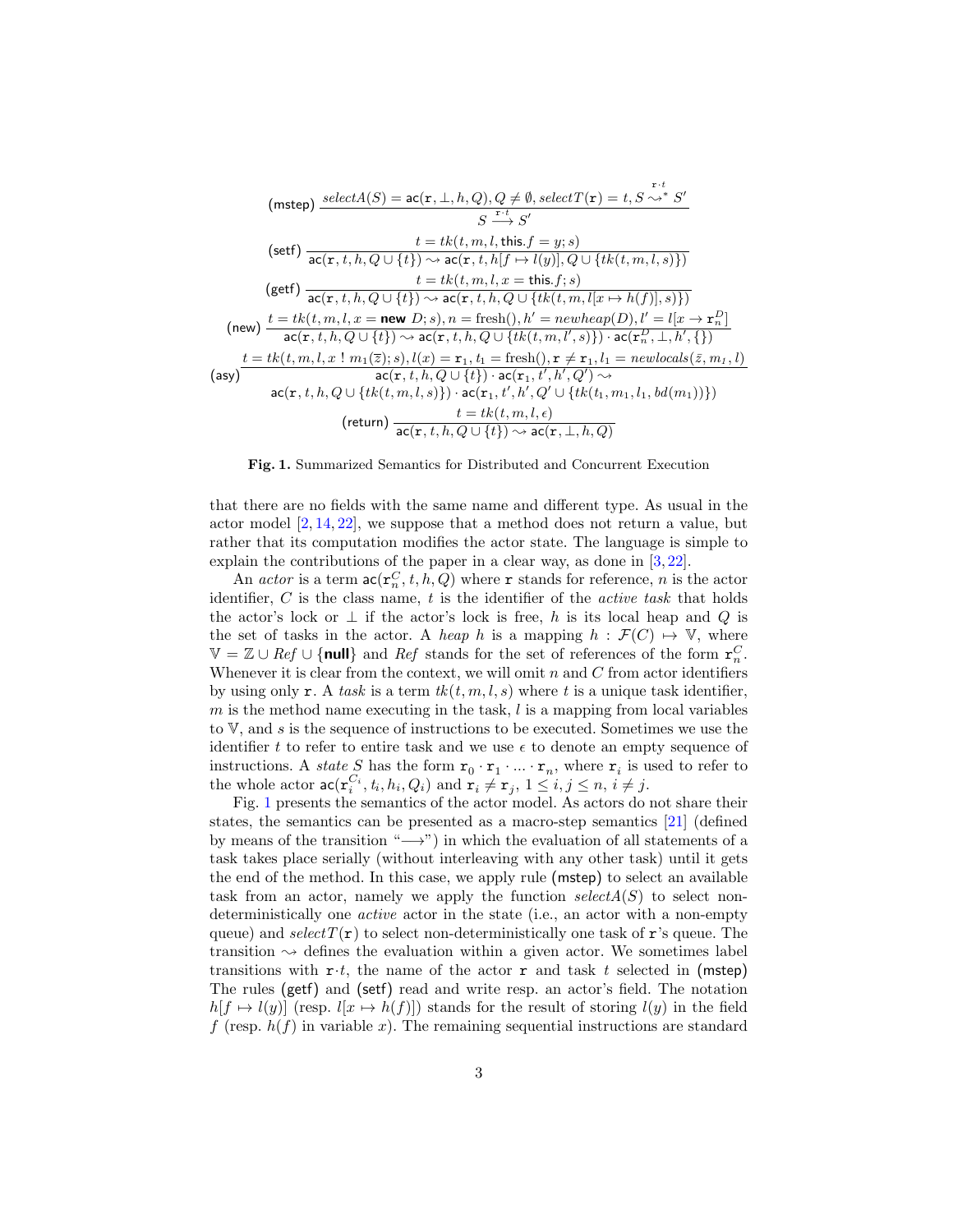| void $ft(int n)$ {<br>if $(n > \text{this}.\text{mx})$ {                 | void wk(int n,int h) $\{$                                  | <b>void</b> dg(int n) {<br>Fact wkr = $new$ Fact(this, this.mx);                                 |
|--------------------------------------------------------------------------|------------------------------------------------------------|--------------------------------------------------------------------------------------------------|
| this $!$ wk(n, this $mx$ );<br>this $!$ dg(n-this.mx);<br>$\}$ else $\{$ | while $(h > 0)$<br>this.r = this.r $*$ n;<br>$n = n - 1$ ; | wkr ! $ft(n)$ ;                                                                                  |
| this $!$ wk( $n,n$ );<br>this $!$ rp(1);                                 | $h = h - 1$ ;                                              | <b>void</b> rp(int x) {<br>this.r = this.r $* x$ ;<br>if (this.b != null) this.b ! $rp(this.r);$ |
|                                                                          |                                                            |                                                                                                  |

<span id="page-3-0"></span>Fig. 2. Running Example with class Fact(Fact b, int mx) {int  $r = 1; ...$ }

and thus omitted. In (new), an active task t in actor  $\mathbf{r}$  creates an actor  $\mathbf{r}_n^D$  of class D with a fresh identifier  $n = \text{fresh}()$ , which is introduced to the state with a free lock. Here  $h'$ =newheap(D) stands for a default initialization on the fields of class D. (asy) spawns a new task (the initial state is created by newlocals) with a fresh task identifier  $t_1 = \text{fresh}()$ . We assume  $\mathbf{r} \neq \mathbf{r}_1$ , but the case  $\mathbf{r} = \mathbf{r}_1$ is analogous, the new task  $t_1$  is added to  $Q$  of  $r$ . In what follows, a *derivation* E is a sequence  $S_0 \longrightarrow \cdots \longrightarrow S_k$  of macro-steps (applications of (mstep)) starting from an initial state  $\mathsf{ac}(\mathbf{r}_0^C, \perp, h, \{tk(0, m, l, bd(m))\}),$  where l (resp. h) maps parameters (resp. fields) to elements in  $V$  and  $bd(m)$  is the sequence of instructions in the body of m. The derivation is *complete* if all actors in  $S_k$  are of the form  $ac(\mathbf{r}, \perp, h, \{\})$ . Since the execution is non-deterministic in the selection of actor and task, multiple derivations are possible from a state.

Example 1. Consider the class Fact in Fig. [2,](#page-3-0) which contains three fields Fact b, int mx and int r. Fields b and mx can be initialized in the constructor Fact(Fact b, int mx) whereas r is always initialized to 1. Let us suppose an actor a is asked to compute the factorial of n (by means of call  $a \, ! f(f(n))$ ). Actor a computes n∗(n−1)∗ . . . ∗(n–a.mx+1) by means of task wk(n, a.mx), and *delegates* to another actor the rest of the computation, by means of task dg(n−a.mx). When an actor is asked to compute the factorial of an n, which is smaller than its mx, then the call this ! wk(n, n) computes directly the factorial of n and the result is reported to its caller by means of task rp. The result is then reported back to the initial actor in a chain of rp tasks using field b, which stores the caller actor. The computed result of each actor is stored in field r. The program has a bug, which is only exploited in a concrete sequence of interleavings when at least three actors are involved. Let us consider two derivations that may arise among others from the initial state  $S_0 = ac(\mathbf{r}_0, \perp, h_0, \{tk(0, \text{ft}, l_0, bd(\text{ft}))\})$ , where  $h_0(\mathbf{r})=1$ ,  $h_0(\mathbf{b})=$ null,  $h_0$ (mx) = 2 and  $l_0$ (n)=5, i.e., we want to compute factorial of 5 with this.mx equals 2. Arrows are labeled with the identifier of the task(s) selected and it is executed entirely. The contents of the heap and local variables are showed when it is relevant or updated (we only show the new updates). We use  $h_i, l_i$  to denote the heap of actor  $\mathbf{r}_i$  and the local variables of task  $t_i$  respectively.

- $(a)$   $S_0 \xrightarrow{0}$  ac $(\mathbf{r}_0, 0, h_0, \{tk(1, \text{wk}, [n \mapsto 5, h \mapsto 2], bd(\text{wk})), tk(2, \text{dg}, [n \mapsto 3], bd(\text{dg}))\}) \xrightarrow{(1,2)^*}$
- $(b)$  ac $(\mathbf{r}_0, \perp, [r \mapsto 5*4], \{\}) \cdot$  ac $(\mathbf{r}_1, \perp, [r \mapsto 1, \mathbf{b} \mapsto \mathbf{r}_0], \{tk(3, \mathsf{ft}, [n \mapsto 3], b d(\mathsf{ft}))\}) \xrightarrow{(3)^*}$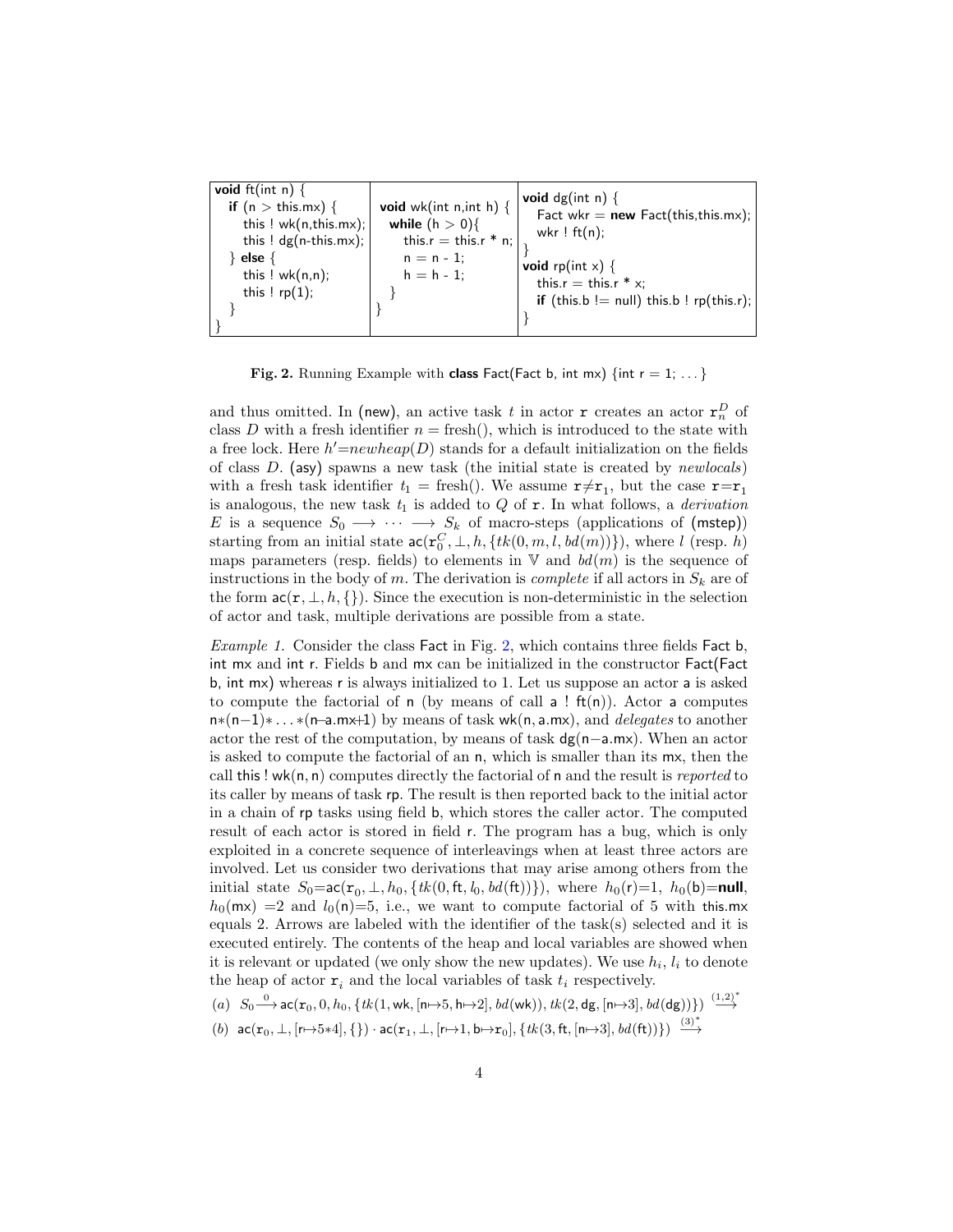$$
(c) \ \operatorname{ac}(\mathbf{r}_0, \bot, h_0, \{\}) \cdot \operatorname{ac}(\mathbf{r}_1, \bot, h_1, \{\}) \cdot \operatorname{ac}(\mathbf{r}_2, \bot, h_2, \{tk(4, \text{ft}, l_4, bd(\text{ft}))\}) \}\\ h_1(\mathbf{r}) = 3 \ast 2, l_4(n) = 1, h_2(\mathbf{r}) = 1, h_2(\mathbf{b}) = \mathbf{r}_1
$$

$$
\begin{array}{l}(d)\ \ \mathsf{ac}(\mathbf{r}_0,\bot,h_0,\{\})\cdot \mathsf{ac}(\mathbf{r}_1,\bot,h_1,\{tk(5,\mathsf{rp},[\mathsf{x}\mapsto 1],\mathit{bd}(\mathsf{rp}))\})\cdot \mathsf{ac}(\mathbf{r}_2,\bot,h_2,\{\})\stackrel{(5)^*}{\longrightarrow}\\(e)\ \ \mathsf{ac}(\mathbf{r}_0,\bot,[\mathsf{r}=5*4*3*2],\{\})\cdot \mathsf{ac}(\mathbf{r}_1,\bot,h_1,\{\})\cdot \mathsf{ac}(\mathbf{r}_2,\bot,h_2,\{\})\end{array}
$$

Note that after executing task 5 we compute the final state  $(e)$ , where  $h_0$  stores in the field r the value of factorial of 5. Suppose now that, in the above trace, from (b), we first select method dg but we do not execute method wk, and all calls to method rp are executed before method wk. Then:

$$
(c) \left\{ \begin{matrix} ac(\mathbf{r}_0, \perp, h_0, \{\}) \cdot ac(\mathbf{r}_1, \perp, h_1, \{tk(4, \mathsf{wk}, \mathit{l}_4, bd(\mathsf{wk}))\}) \cdot \\ ac(\mathbf{r}_2, \perp, [b \mapsto \mathbf{r}_1], \{tk(5, \mathsf{ft}, [n \mapsto 1], bd(\mathsf{ft}))\}) \end{matrix} \right\} \tag{5)*}
$$

$$
(d) \left\{ \begin{matrix} ac(\mathbf{r}_0, \perp, h_0, \{\}) \cdot ac(\mathbf{r}_1, \perp, h_1, \{tk(4, \text{wk}, l_4, bd(\text{wk}))\}) \cdot \\ ac(\mathbf{r}_2, \perp, [b \mapsto \mathbf{r}_1], \{tk(6, \text{wk}, l_6, bd(\text{wk})), tk(7, \text{rp}, l_7, bd(\text{rp}))\}) \end{matrix} \right\}
$$
 (7)\*

(e)  $\left\{ \begin{array}{l} \mathsf{ac}(\mathbf{r}_0, \perp, h_0, \{\}) \cdot \mathsf{ac}(\mathbf{r}_1, \perp, h_1, \{tk(4, \mathsf{wk}, l_4, bd(\mathsf{wk})), tk(8, \mathsf{rp}, l_8, bd(\mathsf{rp})\}) \cdot \end{array} \right.$  $\mathsf{ac}(\mathbf{r}_2, \bot, h_2, \{tk(6, \mathsf{wk}, \mathit{l}_6, \mathit{bd}(\mathsf{wk}))\})$ (8)<sup>∗</sup> −→

$$
(f) \left\{ \begin{matrix} \mathsf{ac}(\mathbf{r}_0, \bot, h_0, \{tk(9, \mathsf{rp}, l_9, bd(\mathsf{rp}))\}) \\ \mathsf{ac}(\mathbf{r}_2, \bot, h_2, \{tk(6, \mathsf{wk}, l_6, bd(\mathsf{wk}))\}) \end{matrix} \right\} \cdot \mathsf{ac}(\mathbf{r}_1, \bot, h_1, \{tk(4, \mathsf{wk}, l_4, bd(\mathsf{wk}))\}) \cdot \left\{ \begin{matrix} (9)^* \\ \bot \end{matrix} \right\}
$$

- (f)  $\left\{\begin{matrix}ac(x_0, \pm, n_0, \{th(x), \mp\}, \omega, \omega(\mp\mu))\}\ac(x_2, \pm, h_2, \{tk(6, wk, l_6, bd(wk))\})\end{matrix}\right\}$
- $(g)$  ac $(\mathbf{r}_0, \perp, [\mathsf{r}\mapsto 5*4], \{\})\cdot \mathsf{ac}(\mathbf{r}_1, \perp, [\mathsf{r}\mapsto 3*2], \{\})\cdot \mathsf{ac}(\mathbf{r}_2, \perp, [\mathsf{r}\mapsto 1], \{\})\}$

In the last step we have computed  $h_0(r)=5*4$ , which is an incorrect result, hence exploiting the above-mentioned bug. Although the execution at this point is not finished, none of the pending tasks will modify the value of field r in  $r_0$ .  $\Box$ 

### <span id="page-4-0"></span>3 Symbolic Execution

The main component of our TCG framework is *symbolic execution*  $[12, 17, 19]$  $[12, 17, 19]$  $[12, 17, 19]$  $[12, 17, 19]$ , [20,](#page-15-7)[23\]](#page-15-12), whereby instead of on actual values, programs are executed on symbolic values, represented as constraint variables. The outcome is a set of equivalence classes of inputs, each of them consisting of the constraints that characterize a set of feasible concrete executions of a program that takes the same path and, optionally constraints, which characterize the output of the execution. For instance, consider method int abs(int x){if (x<0) return -x; else return x;}. The outcome is the set  $\{\langle X<0, Y=-X\rangle, \langle X\geq 0, Y=X\rangle\}$  where Y refers to the return value. Essentially, there are two elements in the set which will lead to two test inputs, the first one captures the execution of the then branch, with the constraint X<0 on the input and Y=−X on the output. The second element captures the execution of the else branch. Symbolic execution thus produces a set of test cases satisfying the path coverage criterion. We use uppercase characters to syntactically distinguish constraint variables from ordinary program variables. In our simplified language, we consider two types of equality and inequality constraints, those that involve integer values and those that involve references (the latter refer to aliasing conditions between references). The constraint variables can represent field or variable names. Given an infinite set of constraint variable names  $X, Y, F, G, \ldots \in V$ , an *atomic constraint*  $\varphi$  is of the form:

 $\varphi ::= X = n \mid X = Y \mid X > Y \mid X = ref$ 

where  $ref \in Ref^*$  can be either  $\mathbf{r}_n^C$  or  $\mathbf{s}_n^C$ ,  $n \in \mathbb{N}$  and C is a class name. Each element of the form  $\mathbf{r}_n^C$  stands for a reference of class C created by using a **new**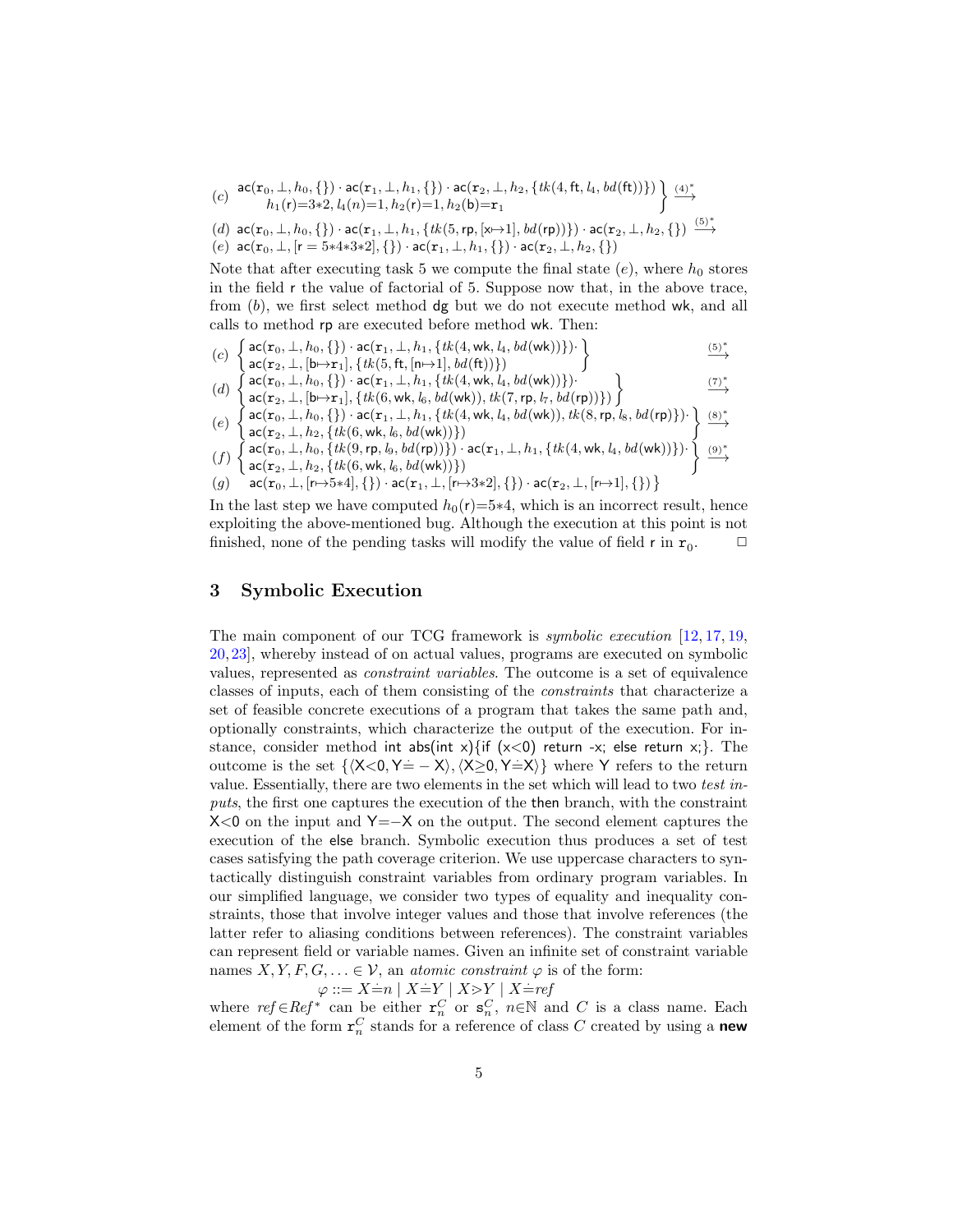$$
(\text{mstep})_{\Phi} \frac{\text{select}(A(S) = \text{ac}(ref, \bot, \_, Q, \_))}, Q \neq \emptyset, \text{select}(T(ref) = t, S \Box T \stackrel{ref \cdot t}{\leadsto *_{\Phi}} S' \Box T'
$$
\n
$$
S \Box T \stackrel{ref \cdot t}{\leadsto *_{\Phi}} S' \Box T'
$$
\n
$$
(\text{setf})_{\Phi} \frac{t = tk(t, m, \rho, \text{this}, f = y; s), \theta' = \theta[f \mapsto F], \varphi = \{F \doteq \rho(y)\}}{ \text{ac}(ref, t, \theta, Q \cup \{t\}, \Phi) \leadsto_{\Phi} \text{ac}(ref, t, \theta', Q \cup \{t'\}, \Phi \cup \varphi)}
$$
\n
$$
(\text{getf})_{\Phi} \frac{t = tk(t, m, \rho, x = \text{this}, f; s), \rho_1 = \rho[x \mapsto X], \varphi = \{X \doteq \theta(f)\}}{\text{ac}(ref, t, \theta, Q \cup \{t\}, \Phi) \leadsto_{\Phi} \text{ac}(ref, t, \theta, Q \cup \{tk(t, m, \rho, s)\}, \Phi \cup \varphi)}
$$
\n
$$
t = tk(t, m, \rho, x = \text{new } D; s), n = \text{fresh}(t), \rho_1 = \rho[x \mapsto X], \Phi_1 = \text{init}(D), \varphi = \{X \doteq r_n^D\}
$$
\n
$$
(\text{new})_{\Phi} \frac{t}{\text{ac}(ref, t, \theta, Q \cup \{tk(t, m, \rho, s)\}, \Phi \cup \varphi) \cdot \text{ac}(r_n^D, \bot, \Phi_s, \{\}, \Phi_1) \downarrow \text{c}(r_n^D, t, \theta, Q \cup \{tk(t, m, \rho, s)\}, \Phi \cup \varphi) \cdot \text{ac}(r_n^D, \bot, \Phi_s, \{\}, \Phi_1) \downarrow \text{c}(r_n^D, t, \theta, Q \cup \{tk(t, m, \rho, s, s)\}, \Phi \cup \varphi) \cdot \text{ac}(r_n^D, t, \theta, Q \cup \{t\}, \Phi) \cdot \text{ac}(r_n^D, t, \theta, Q \cup \{t\}, \Phi) \cdot \text{ac}(r_n^D, \bot, \Phi_s, \{), \Phi_1 \cup \Phi'\}
$$

<span id="page-5-0"></span>

instruction. References of the form  $\mathbf{s}_n^C$  refer to actors not created with **new** but arising from asynchronous calls in which the calling actor is unknown at the time of the call. We denote by  $\Phi$  a conjunction of atomic constraints. We use simply **r** (resp. **s**) instead of  $\mathbf{r}_n^C$  (resp.  $\mathbf{s}_n^C$ ) when the values of C and n are irrelevant. We use ref to refer either to r or s and sometimes set notations to refer to  $\Phi$ .

Fig. [3](#page-5-0) presents the operational semantics of symbolic execution for the concurrent instructions (the sequential ones are standard). A symbolic state has the form  $\mathcal{S}\square\mathcal{I}$ , where  $\mathcal S$  is a collection of *symbolic actors* and  $\mathcal I$  is a set of actors required to know the actors that must be in the initial state to get to the final state, and thus be able to build the test cases in Sec. [5.2.](#page-11-0) For simplicity, we omit  $\mathcal I$  in all rules except for  $(\mathsf{asy})_{\Phi_3}$ , since it is the only rule that modifies  $\mathcal I$ . A symbolic actor is represented as  $ac(ref, t, \theta, Q, \Phi)$ , where  $ref \in Ref^*$  is the actor identifier,  $t$  is the identifier of the active task,  $Q$  is the queue of symbolic pending tasks,  $\Phi$  is a set of constraints involving the fields of the actor and the variables of its tasks, and  $\theta : \mathcal{F}(C) \cup \{\text{this}\} \mapsto \mathcal{V}$  is called the field renaming that maps fields of class C and the this actor to V. In particular, if f is a field of class C, then  $\theta(f)$  is the current constraint variable F representing f in  $\Phi$ . A symbolic task  $tk(t, m, \rho, s)$  of a method m in a class C contains the sequence of instructions s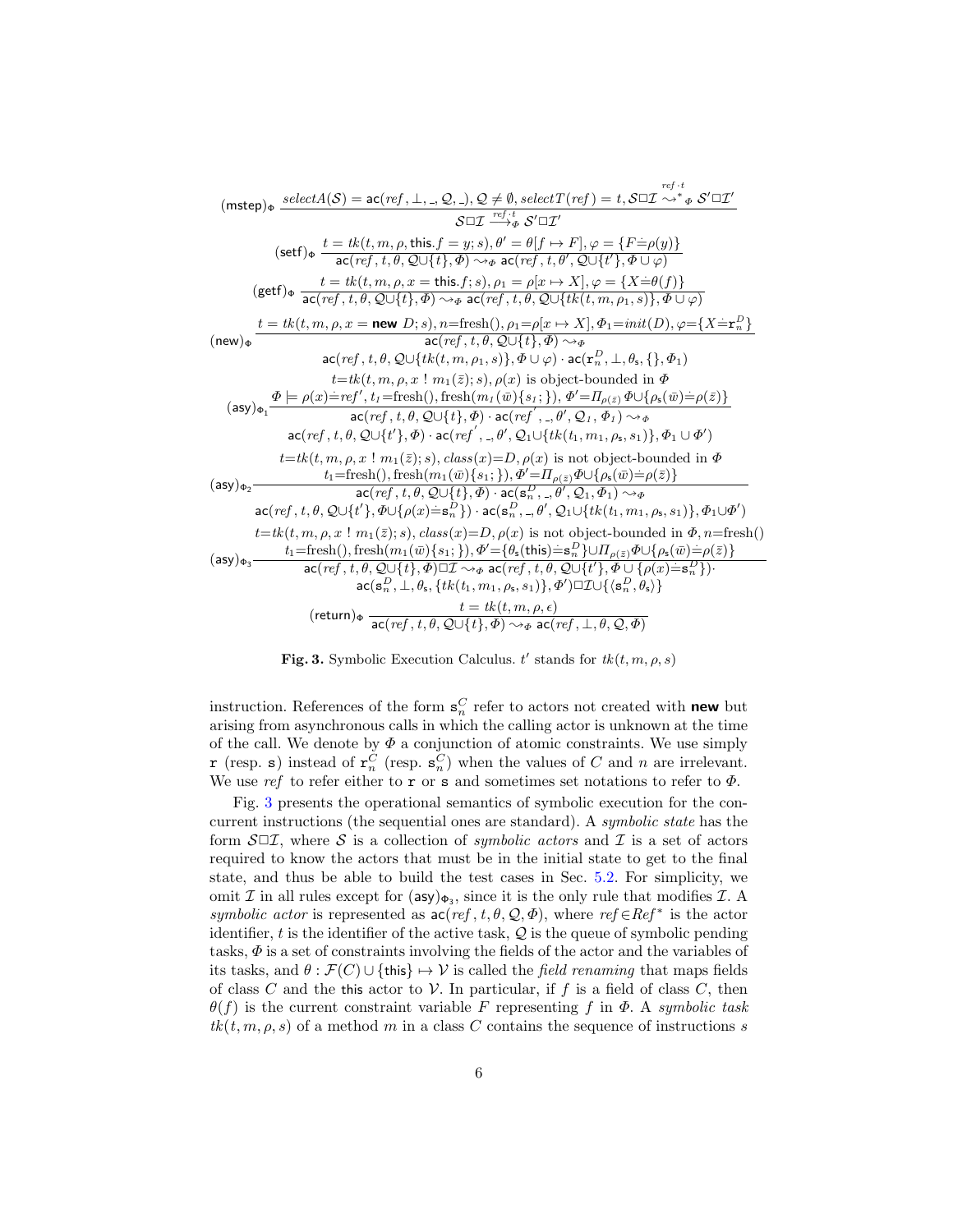to be executed together with the current renaming  $\rho : vars(bd(m)) \rightarrow V$  of those variables in m, where  $vars(A)$  stands for the set of variables occurring at any entity A. The constraints associated to these variables are stored in the actor in  $\Phi$ . As for fields, the renaming is required to build correctly the set of atomic constraints  $\Phi$  and keep the relation between these constraints and the original variables of method m. An initial state to symbolically execute  $m(\bar{x})$  on  $\mathbf{s}_n^C$  has the form  $\mathcal{S}_0 \Box \mathcal{I}_0$ , where  $\mathcal{S}_0 = \mathsf{ac}(\mathbf{s}_0^C, \bot, \theta_{\mathbf{s}}, \{ t k(0, m, \rho_{\mathbf{s}}, bd(m)) \}, \{ \theta_{\mathbf{s}}(\mathsf{this}) = \mathbf{s}_0^C \})$ ,  $\theta_{\mathbf{s}}$ (resp.  $\rho_s$ ) is a starting fresh mapping, i.e.,  $\theta_s(f)$  (resp.  $\rho_s(x)$ ) are mapped to fresh variables and  $\mathcal{I}_0 = \langle \mathbf{s}_0^C, m(\bar{x}), \theta_{\mathbf{s}}, \rho_{\mathbf{s}} \rangle$ .

The different rules of the symbolic semantics in Fig. [3](#page-5-0) extend those in Fig. [1](#page-2-0) with constraint handling as follows. As notation,  $\rho_1 = \rho[x \mapsto X]$  maps in  $\rho$  variable x to the fresh variable X. Rule (setf)<sub>Φ</sub> updates the field mapping  $\theta$  with the fresh variable F, and stores the new constraint  $F = \rho(y)$  in  $\Phi$ . Since a field is modified, the mapping  $\theta$  in the actor must be updated. However, in rule (getf)<sub> $\phi$ </sub>, the field f is read and thus, it is not required to update  $\theta$  but  $\rho$ . Rule (new)<sub>Φ</sub> adds the constraint  $X = \mathbf{r}_n^D$  to  $\Phi$  and updates  $\rho$ . The function  $\phi_1 = init(D)$  initializes  $\phi_1$ with the corresponding initialization of the fields in  $D$  and the this actor, i.e.,  $\theta_{s}$ (this)  $=r_{n}^{D} \in \Phi_{1}$  and if a field f in D is initialized to a value v, then  $\theta_{s}(f)=v$  will be in  $\Phi_1$ . Rule (return) $\Phi$  allows us to apply rule (mstep) $\Phi$ . A main aspect is the treatment of asynchronous calls  $x \, | m_1(\bar{z})$ , which distinguishes three cases:

- 1. (asy) $\phi_1$ : *Object x exists in the store*. This condition is checked by seeing if x is bounded in  $\Phi$ . Formally we say that x is *object-bounded* in  $\Phi$  if  $\rho(x) \in$ vars( $\Phi$ ) and  $\Phi \models \rho(x) = ref'$ , for some actor ref'. In this case, the task  $m_1$ is introduced in the queue of actor ref'. Here fresh $(m_1(\bar{w})\{s_1;\})$  is a fresh renaming of the variables in  $m_1$ . We use  $\Pi_{\rho(\bar{z})}\Phi$  to denote the projection of  $\Phi$ on the variables  $\rho(\bar{z})$ , i.e., the constraints in  $\Phi$  involving the input parameters  $\bar{z}$ . Note that the constraint  $\Phi'$  is added to  $\Phi_1$  in actor ref' in order to store the relation between the formal and actual parameters of method  $m_1$ .
- 2. (asy) $\mathfrak{g}_2$ : Object x is compatible with objects in the state but  $\rho(x)$  is not bounded in  $\Phi$ . If  $\rho(x)$  is not bounded in  $\Phi$ , this means either that  $\rho(x) \notin$  $vars(\Phi)$ , or that  $\Phi \not\models \rho(x) = ref'$ . Then we need to consider all possible aliasings with actors of compatible type that are in  $\mathcal S$  whose actor identifiers have not been created using new, i.e., those whose actor identifier has the form  $s^D$ . For example, for the instructions  $y = new D; x$ !  $m_1(\bar{z})$  and assuming that  $x$  is not bounded, it is incorrect to bound variable  $x$  to  $y$ , as  $x$  must be a different reference. Then if  $S$  contains some actor of class  $D$  not created with new, then we can assume that  $\rho(x)$  and such actor are aliased, and thus store the call in the queue of  $\mathbf{s}_n^D$  and  $\rho(x)=\mathbf{s}_n^D$  in  $\Phi$ . Function  $class(x)$ returns the class of actor  $x$ .
- 3. (asy) $\mathfrak{g}_3$ : Actor x corresponds to an actor not yet created. Then, a new actor is created, forcing  $\rho(x)$  to be equals to it. Importantly, this situation requires that an actor of class D be in the initial state. Hence, a new identifier  $\mathbf{s}_n^D$ corresponding to an actor not created with new, must be introduced in the set  $\mathcal I$  in order to be able to reconstruct the initial state at the end of the computation. Note that rules (asy) $\phi_2$  and (asy) $\phi_3$  are both applicable under the same conditions what generates non-determinism in symbolic execution.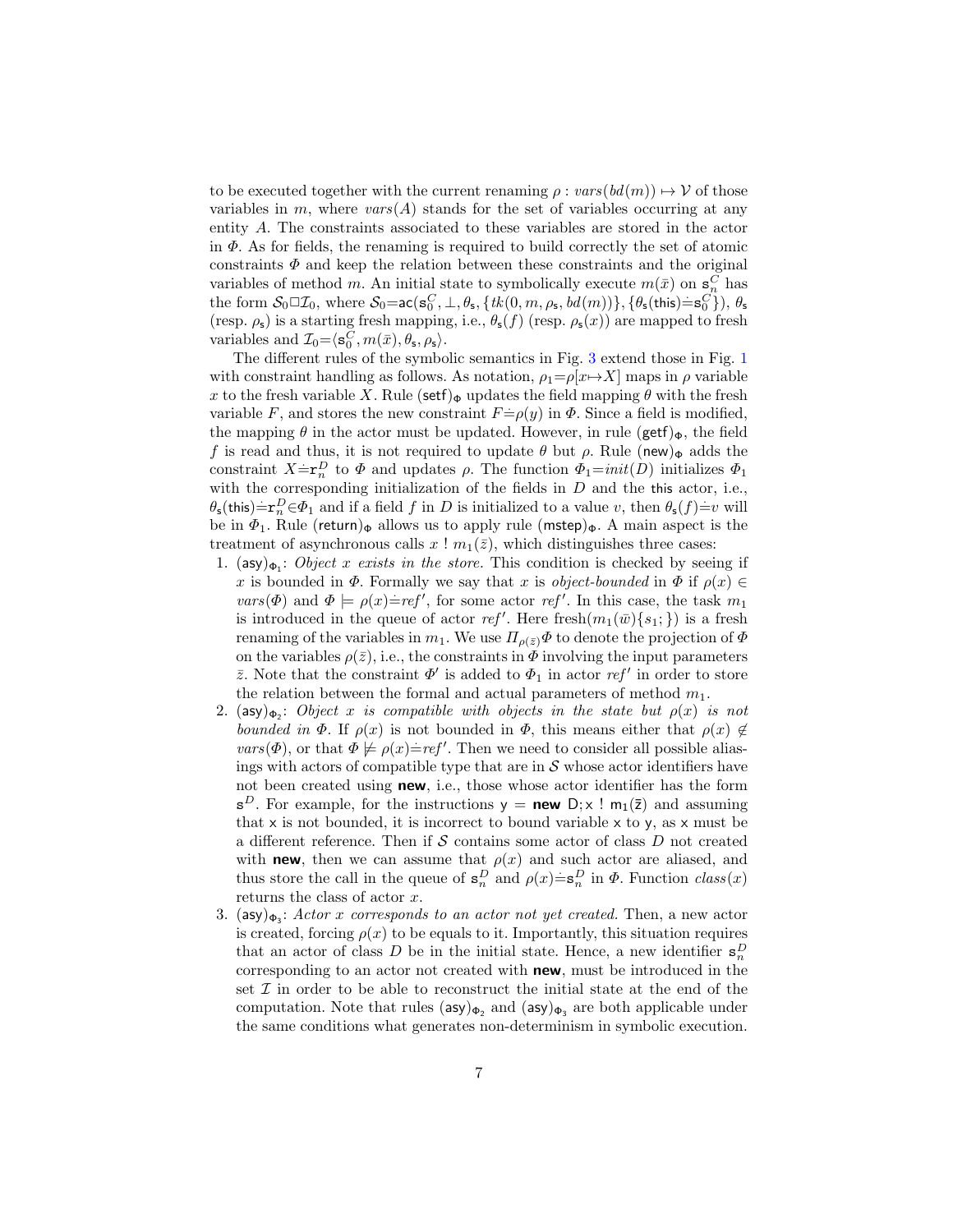

Fig. 4. Symbolic Execution for the Running Example

<span id="page-7-1"></span><span id="page-7-0"></span>Example 2. Fig. [4](#page-7-0) shows an excerpt of the symbolic execution tree of method ft. We write  $\text{Tree}_i$ ,  $1 \leq i \leq 12$ , to denote partial execution trees, which are not shown due to space limitations. The nodes contain the actor identifiers and their queues of tasks in braces. A superscript in a variable corresponds to the identifier of the actor to which it belongs, e.g.,  $\mathsf{R}^2$  refers to field r of actor  $\mathbf{s}_2$ . Subscripts are used to generate fresh variables consecutively. The initial field renaming in the root node is  $\theta_s^0 = \{\text{this} \rightarrow T^0, r \mapsto R^0, m \times \rightarrow M^0, b \mapsto B^0\}$ , the constraint attached to  $\mathbf{s}_0$  is  $\Phi^0 = {\mathbf{T}^0 = \mathbf{s}_0}$  and the initial renaming for local variables in  $ft(n^0)$  is  $\rho_s^0 = \{n^0 \rightarrow N^0\}$ . The left branch from node (0) corresponds to the if instruction for the call  $ft(n^0)$ . The condition  $n^0$ >this.mx produces the constraint  $\rho_s^0(n^0)$  $> \theta_s^0(mx)$ , i.e.,  $N^0$  $> M^0$ . Since  $\Phi^0 \models \theta_s^0(\text{this}) = \mathbf{s}_0$  holds, rule  $(\text{asy})_{\Phi_1}$  can be applied to both asynchronous calls (the applications of (asy) $_{\Phi_2}$  and (asy) $_{\Phi_3}$  will be illustrated in the tree in Fig. [5\)](#page-10-0). For the call this !  $wk(n^0, \text{this}.\text{mx})$ , we generate  $wk(n_1^0, h_1^0)$  as fresh renaming for the method, together with the initial renaming  $\rho_1^0 = \{\mathsf{n}_1^0 \mapsto \mathsf{N}_1^0, \mathsf{h}_1^0 \mapsto \mathsf{H}_1^0\}$ . Hence, the constraints  $\mathsf{N}_1^0 = \mathsf{N}^0$  and  $\mathsf{H}_1^0 = \mathsf{M}^0$  are added to the constraints for  $s_0$ . Similarly, the constraint  $N_2^0 = N^0 - M^0$  originates from using  $dg(n_2^0)$  as renaming for  $dg(n-this.mx)$ . The right branch of node  $(0)$  is associated to the **else** of method ft. In this case, the renaming  $\rho_1^0$  associated to task  $s_0$  wk maps  $n_1^0$  (resp.  $h_1^0$ ) to  $N_1^0$  (resp.  $H_1^0$ ). Similarly, the initial renaming  $\rho_2^0$ for task  $s_0$ .rp maps  $x^0$  to  $X^0$ . Since in  $(1)$  we have two tasks, a new branching is required to try the two reorderings. The branch  $s_0$  dg executes the call to dg and thus, after applying rules (new) $_{\Phi}$  and (asy) $_{\Phi_1}$ , a new actor  $r_1$  appears in (2) with a corresponding call to ft in its queue. The constraint  $W^0 = r_1$  is added to the constraints of actor  $s_0$ , where  $W^0$  is the fresh renaming for variable wkr.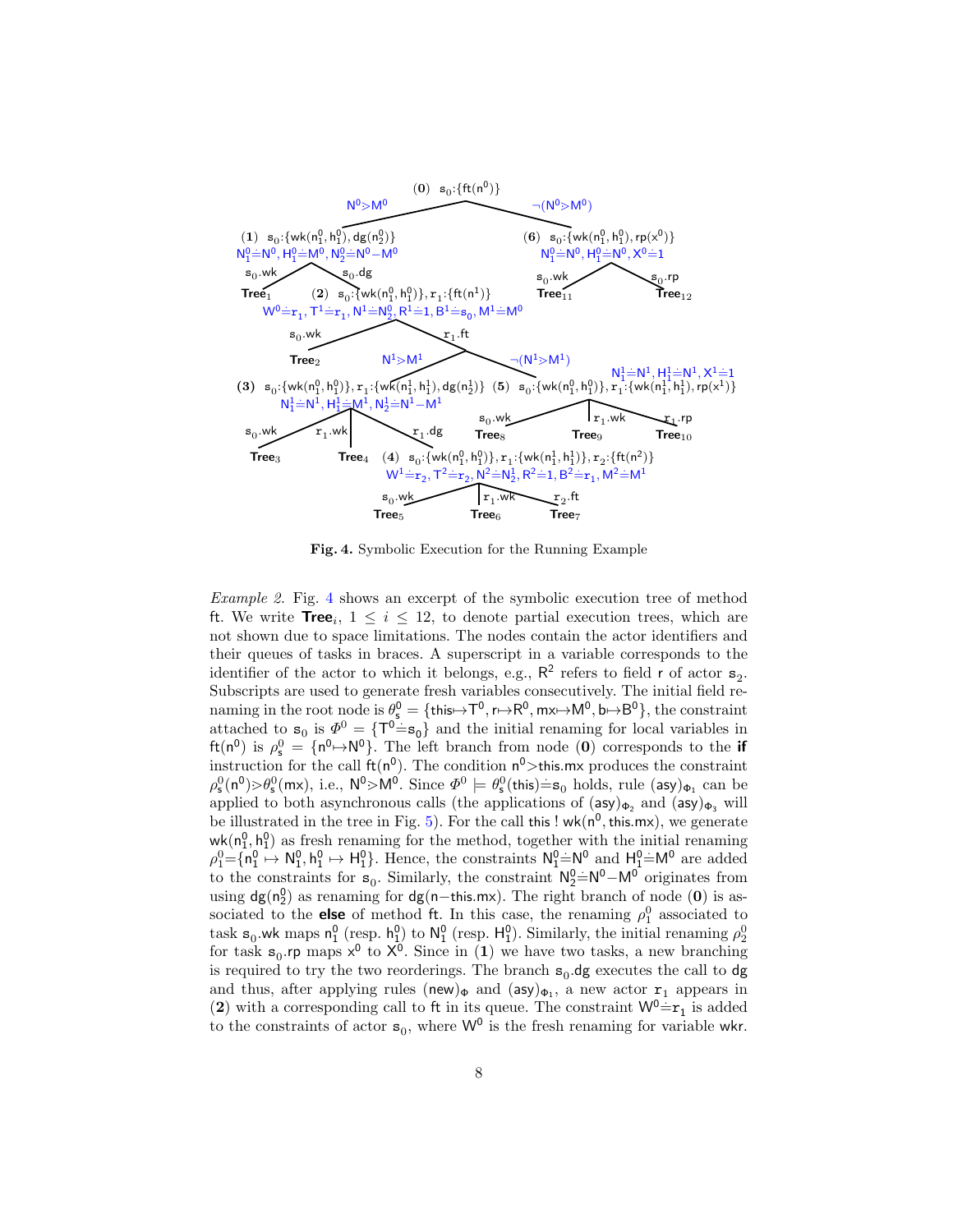From  $(2)$ , if we execute  $r_1$ .ft, branches  $(3)$  and  $(5)$  are generated. From  $(3)$  the execution of  $\mathbf{r}_1$  dg creates a new actor  $\mathbf{r}_2$  (node (4)) as in (2).

### <span id="page-8-0"></span>4 Less Redundant Exploration in Symbolic Execution

Already in the context of dynamic execution, a naïve exploration of the search space to reach all possible system configurations does not scale. The problem is exacerbated in the context of symbolic execution due to the additional nondeterminism introduced by the use of constraint variables instead of concrete values. There has been intensive work to avoid the exploration of redundant states, which lead to the same configuration. Partial-order reduction (POR) [\[9,](#page-15-13)[11\]](#page-15-14) is a general theory that helps mitigate the problem by exploring the subset of all possible interleavings, which lead to a different configuration. Concrete algorithms have been proposed in  $[3, 10, 22]$  $[3, 10, 22]$  $[3, 10, 22]$  $[3, 10, 22]$  $[3, 10, 22]$  for dynamic testing.

In this section, we adapt to the context of symbolic execution and improve the notion of temporal stability of an actor introduced in [\[3\]](#page-15-8) to avoid redundant exploration. This notion states that, at a given state, if we first select a temporarily stable actor, i.e., an actor to which no other actors will post tasks, unless it executes, it is guaranteed that it is not necessary to try executions in which the other actors in the state execute before this one, thus, avoiding such redundant explorations. Note that a temporarily stable actor at a state, might become non-stable in a subsequent state if tasks are added to it after it executes again, hence the temporal nature of the property. This notion is of general applicability and can be used within the algorithms of  $[10,22]$  $[10,22]$ . The original notion of [\[3\]](#page-15-8) is here extended to consider symbolic states and strengthened to allow the case in which an actor receives a task, which is independent of those in the queue of the actor. As it is well-known in concurrent programming  $[5]$ , tasks t and t' are independent if  $t$  does not write in the shared locations that  $t'$  accesses, and viceversa. We say that t is independent of  $Q$ , denoted as  $\text{indep}(t, Q)$ , if t and t' are independent for all  $t' \in \mathcal{Q}$ .

**Definition 1 (temporarily stable actor).**  $\text{ac}(ref, t, \theta, Q, \Phi)$  is temporarily stable in  $S_0$  iff, for any  $\mathcal E$  starting from  $S_0$  and for any subtrace  $S_0 \stackrel{*}{\longrightarrow}_{\Phi} S_n \in \mathcal E$ in which the actor ref is not selected, we have  $\operatorname{ac}(ref, t, \theta, Q', \Phi) \in S_n$  and for all  $t' \in \mathcal{Q}'$  −  $\mathcal{Q}$  it holds that indep(t',  $\mathcal{Q}$ ).

Our goal is to define sufficient conditions that ensure actors stability and can be computed during symbolic execution. To this end, given a method  $m_1$ of class  $C_1$ , we define  $Ch(C_1: m_1)$  as the set of all chains of method calls of the form  $C_1: m_1 \rightarrow C_2: m_2 \rightarrow \cdots \rightarrow C_k: m_k$ , with  $k \geq 2$ , s.t.  $C_i: m_i \neq C_j: m_j, 2 \leq i \leq k-1$ ,  $i \neq j$  and there exists a call within  $bd(C_i:m_i)$  to method  $C_{i+1}:m_{i+1}, 1 \leq i \leq k$ . This captures all paths  $C_2: m_2 \to C_{k-1}: m_{k-1}$ , without cycles, that go from  $C_1: m_1$  to  $C_k: m_k$ . The set  $Ch(C_1: m_1)$  can be computed statically for all methods.

<span id="page-8-1"></span>Theorem 1 (sufficient conditions for temporal stability). ac( $\mathit{ref}^{C_n}, \_, \_,$  $(Q, \Box) \in S$ , is temporarily stable in S, if for every  $\operatorname{ac}(ref^{C_1}, \Box, \Box, Q_1, \Box) \in S$ ,  $ref^{C_n} \neq$ ref<sup> $C_1$ </sup> and for every  $tk( ,m_1, ,.)\in Q_1$ , one of the following conditions holds: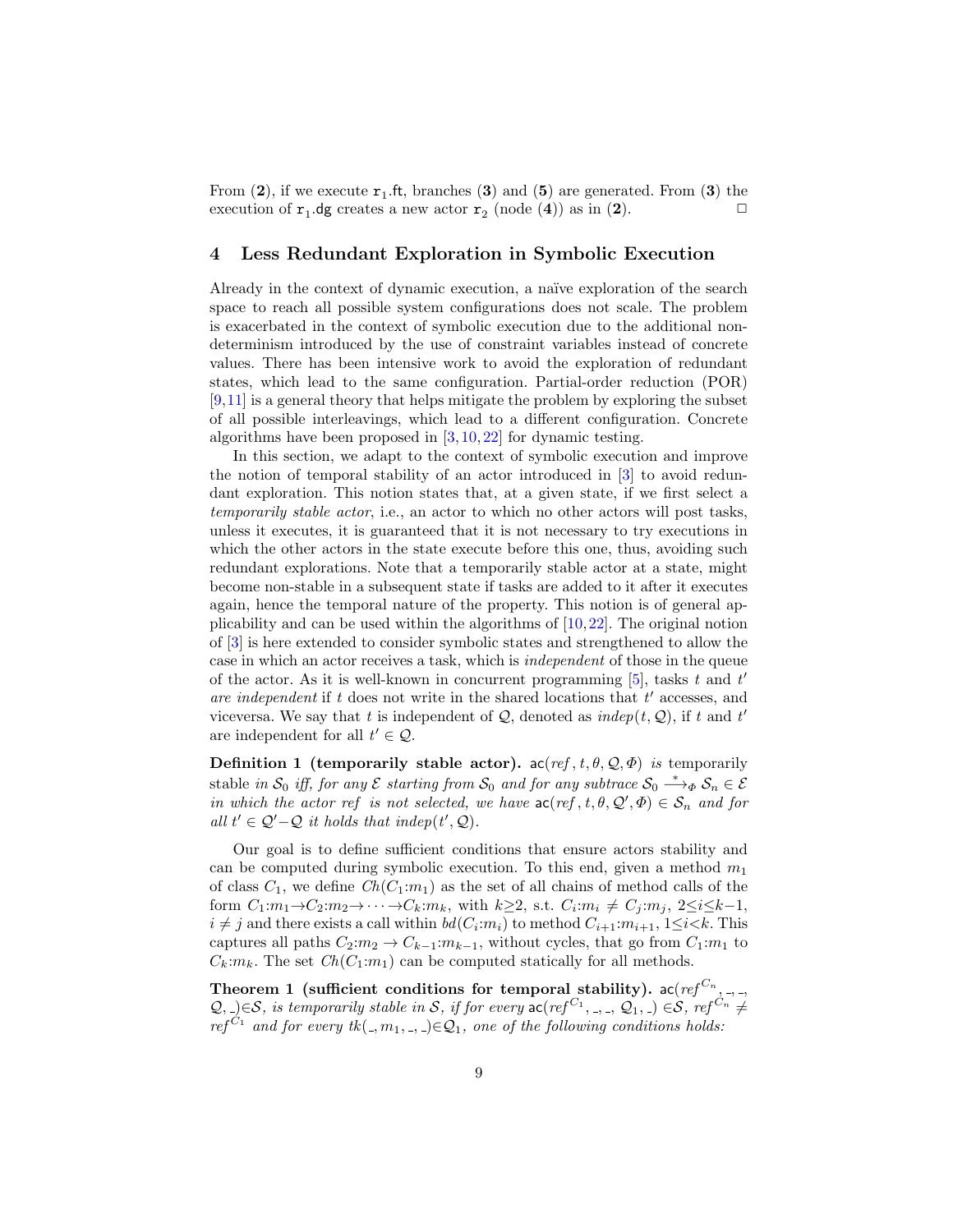- 1. There is no chain  $C_1: m_1 \to \cdots \to C_n: m_n \in Ch(C_1: m_1);$  or
- 2. For all chains  $C_1: m_1 \to \cdots \to C_n: m_n \in Ch(C_1: m_1)$ ,  $m_n$  is independent of  $\mathcal{Q}$ ; or
- 3. For all chains  $C_1: m_1 \to \cdots \to C_n: m_n \in Ch(C_1:m_1)$ , for all  $\text{ac}(ref^{C_i}, \ldots, \theta, \mathcal{Q}_2)$ ,  $\Phi$ )  $\in \mathcal{S}$ ,  $1 \leq i \leq n-1$ , and for all  $tk(0, ..., \rho, 0) \in \mathcal{Q}_2$ , it holds that  $\Phi \cup \theta(f) = r^{C_n}$ is unsatisfiable, for all  $\tilde{f} \in \mathcal{F}(C_i)$  and  $\Phi \cup \rho(x) = \tilde{f}^{C_n}$  is unsatisfiable, for all x occurring in vars $(\Phi)$ - $\mathcal{F}(C_i)$ .

Intuitively, the theorem above ensures that no  $ref^{C_1}$  can modify the queue of ref<sup> $C_n$ </sup>. This is because (1) there is no transitive call from  $m_1$  to any method of class  $C_n$ , or (2) if there is, the call is independent of those in  $ref^{C_n}$ , or (3) there are transitive (non-independent) calls from  $m_1$  to some method of class  $C_n$ , but no reference to actor  $ref^{C_n}$  can be found.

*Example 3.* Node (2) has two actors and the initial mapping for  $r_1$  contains  $\theta_s^1(b)=B^1$  $\theta_s^1(b)=B^1$  $\theta_s^1(b)=B^1$ . Points 1 and 2 of Th. 1 does not hold, since from ft (in the queue of  $\mathbf{r}_1$ ) there exists a call to rp and rp and wk are not independent. Besides,  $B^1 = s_0$ occurs as constraint in (2) and thus Point 3 of Th. [1](#page-8-1) neither holds. Hence, actor  $s_0$  is not temporarily stable. However, actor  $r_1$  is temporarily stable in (2), since task wk in the queue of  $s_0$  does not call any method of class Fact. This means that  $Tree_2$  in Fig. [4](#page-7-0) is redundant and hence not expanded. A similar reasoning allows us to conclude that trees **Tree**<sub>3</sub>, **Tree**<sub>6</sub>, **Tree**<sub>6</sub> and **Tree**<sub>8</sub> are redundant. To illustrate the need of condition 2, consider a state with two actors  $\mathbf{r}_0, \mathbf{r}_1$ , with task dg resp. ft in the queue of  $r_0$  resp.  $r_1$  and no associated constraints. Then, for both actors neither condition 1 nor 3 in Th. [1](#page-8-1) hold. However, since method dg is independent of the remaining methods of class Fact, condition 2 holds and both actors are temporarily stable. Finally note that, as explained in  $[3]$ , Tree<sub>1</sub> and **Tree**<sub>4</sub> are detected redundant, since tasks wk and dg are independent.  $\Box$ 

### <span id="page-9-0"></span>5 Generation of Test Cases

An important problem for the generation of test cases for a given method (without knowledge on the input values) is that the execution tree to be traversed by symbolically executing the method is in general infinite. Hence, it is required to fix a coverage and termination criterion (CTC) to guarantee that the number of paths traversed remains finite, while at the same time an interesting set of test-cases is generated.

#### <span id="page-9-1"></span>5.1 Coverage and Termination Criteria for Actor Systems

Given a task executing on an actor, we can ensure its local termination by using existing CTC developed in the sequential setting. For instance, we can use the loop-count criteria [\[15\]](#page-15-17), which limits the number of times we iterate on loops (and the number of recursive calls) to a threshold  $k_l$ . Other existing criteria defined for sequential programs would be valid as well. Unfortunately, the application of these CTC criteria to all tasks of a state does not guarantee termination of the whole TCG process. There are two factors that threaten termination: (1) we can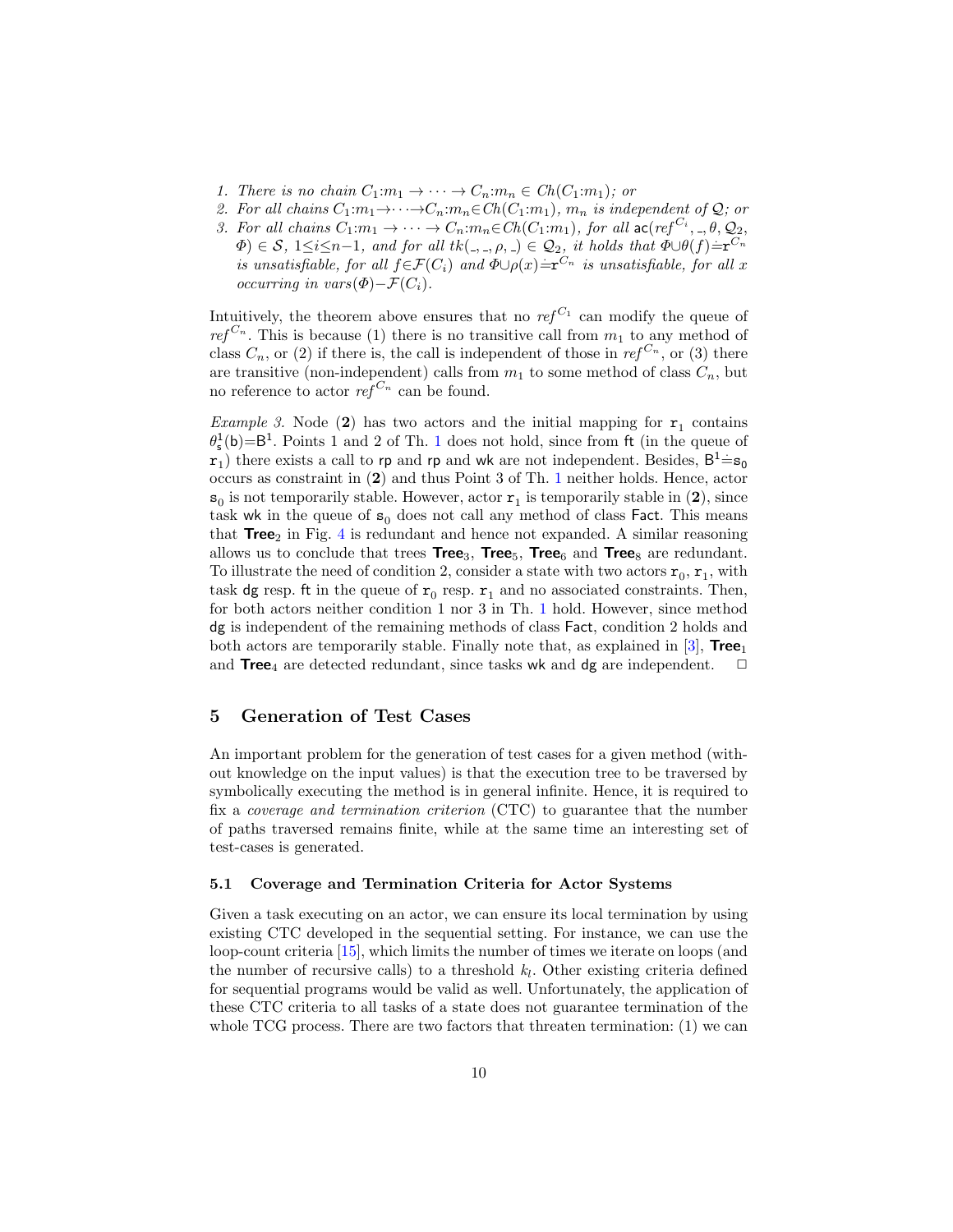

Fig. 5. Task-level and Object-number CTC Criteria

<span id="page-10-0"></span>switch from one task to another an infinite number of times, (2) we can create an unbounded number of actors. The following example shows the first factor, a program for which the loop-k criterion does not guarantee termination unless we limit the number of task switches per actor.

*Example 4.* The execution tree for  $rp(x)$  in showed in two fragments in Fig. [5](#page-10-0) (the right part corresponds to the execution from node (2) in the left part). The branch marked with  $(1)$  is infinite due to the task rp is continuously introduced and extracted from the queue of  $s_0$ . By limiting the number of task switches per actor it is possible to prune branch (1) and to continue the execution by exploring the branch corresponding to  $B^0 \equiv s_1$ . The contract of  $\Box$ 

In our symbolic semantics, we can easily track the number of task switches per actor ref by counting the number of applications of rule  $(mstep)_{\Phi}$  on ref.

**Definition 2** (task-level CTC). Let  $k \in \mathbb{N}^+$ . A symbolic execution  $\mathcal{E} \equiv \mathcal{S}_0 \Box \mathcal{I}_0$  $\longrightarrow_{\Phi}^* S_n \square \mathcal{I}_n$  satisfies the task-level CTC iff for all actor ref $\in \mathcal{S}_n$ , it holds that ref has been selected at most k times in  $\mathcal E$  by rule (mstep) $\phi$ .

Even by limiting the number of task switches per actor, a second factor for nontermination arises when we create an unbounded number of actors for which, the number of task switches does not exceed the limit allowed. New actors arise when applying either (new) $_{\Phi}$  or (asy) $_{\Phi_3}$  in Fig. [3.](#page-5-0) Next example illustrates it.

Example 5. Using the task-level CTC, the branch marked with (2) in Fig. [5](#page-10-0) can be explored. Such branch comes from the application of rule  $(asy)_{\Phi_3}$ , which generates a new actor  $s_1$  when executing the asynchronous call this.b ! rp(this.r). The continuation of the branch is detailed in Fig.  $5$  (right). Branch (3) will be pruned by using the task-level CTC because field **b** in actor  $s_0$  points to  $s_1$  $(B^0 \equiv s_1)$  and viceversa, such field points to  $s_0$  in actor  $s_1$   $(B^1 \equiv s_0)$ . Similarly, branch (4) is pruned by the task-level criteria, since the field  $\mathbf b$  in actor  $\mathbf s_1$  points to  $s_1$  ( $B^1 = s_1$ ). Branch (5) behaves differently to the others, since the application of rule  $(asy)_{\Phi_3}$  generates a new actor in each execution step and thus the number of new actors grows infinitely. By annotating the instruction this.b ! rp(this.r) in method rp with a counter initialized to 0, it is possible to count the number of times that such instruction is executed. When such counter exceeds a fixed limit, the branch can be pruned.  $\Box$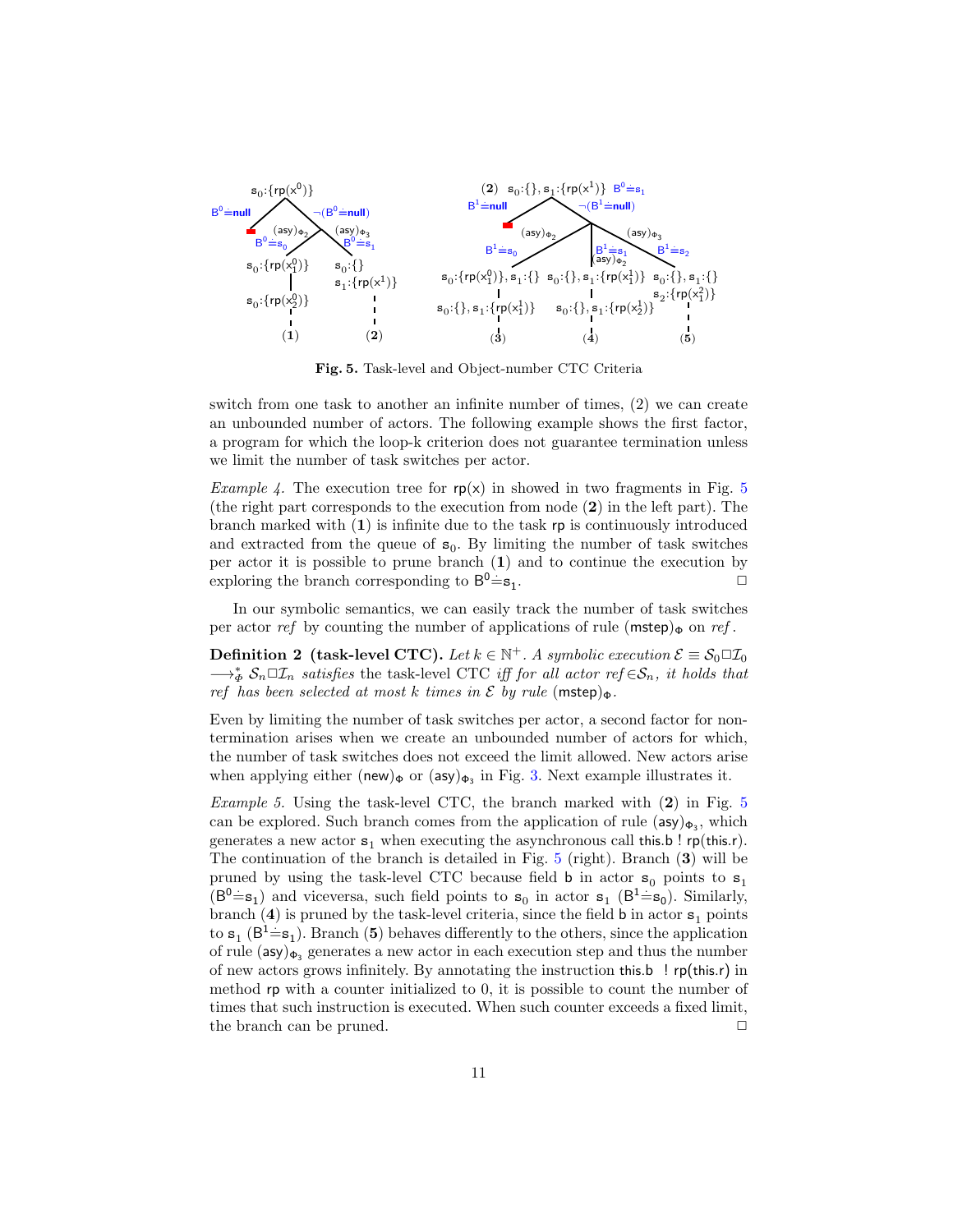The idea of the next CTC is to limit the application of the instructions, which introduce new actors (new and (asy) $\phi_3$ ) to a threshold  $k_o$ . Such  $k_o$  cannot be global, since the key is not to limit the total number of created actors but instead the number of actors created at the same program point. Thus, we consider that program points at which actors are introduced in the state are annotated with a counter  $c<sub>o</sub>$  initialized to 0. In particular, each **new** and asynchronous call have the form  $\langle x = \text{new } C, c_o \rangle$ , and  $\langle x = y | m(\overline{z}), c_o \rangle$  respectively. When a task executes a new or  $(asy)_{\Phi_3}$  instruction, the counter  $c_o$  associated to such instruction in the program is increased by one.

**Definition 3** (actor-number CTC). Let  $k_o \in \mathbb{N}^+$ . A symbolic execution  $\mathcal E$  for an annotated program P satisfies the actor-number CTC iff for all instructions  $\langle \_, c_o \rangle$  in P it holds that  $c_o \leq k_o$ .

### <span id="page-11-0"></span>5.2 Test Cases for Actor Systems

The generation of test cases for a method  $m(\bar{x})$  using the above CTC is as follows. We start the symbolic execution of  $m(\bar{x})$  using the rules in Fig. [3](#page-5-0) such that each derivation is expanded until (a) it is complete (i.e., all actors are idle and have empty queues) or (b) one of the CTC in Sec. [5.1](#page-9-1) is not satisfied. In case (a), we produce a test case associated to the complete derivation, which defines the initial and final states of such execution. In the context of actor systems, the state is given by the constraints gathered along symbolic execution on the fields of the different actors, denoted as fields( $ref, \Phi, \theta$ ), where ref is the reference of the actor,  $\Phi$  are the constraints for its field values and  $\theta$  is the renaming relating constraint variables in  $\Phi$  with fields. Besides, in the initial state we want to obtain also the constraints gathered for the arguments  $\bar{x}$  of the method  $m(\bar{x})$ . We use the notation  $\arg s(m(\bar{x}), \Phi, \rho)$  to denote the constraints  $\Phi$  imposed on  $\bar{x}$ , together with the initial renaming  $\rho$ , which keeps the association between  $\bar{x}$  and  $\bar{\Phi}$ . Due to the non-determinism in symbolic execution, the execution of  $m(\bar{x})$  produces a symbolic tree such that a test case is obtained from each of its complete derivations (or branches). The following definition presents the notion of test case associated to a given complete derivation.

**Definition 4 (test case).** Let  $\mathcal{E} \equiv \mathcal{S}_0 \square \mathcal{I}_0 \stackrel{*}{\longrightarrow}_{\Phi} \mathcal{S}_n \square \mathcal{I}_n$  be a complete symbolic execution such that  $S_0 \Box T_0$  is an initial state, where  $T_0 = {\{\langle s_0^C, m(\bar{x}), \theta_{\sf s}, \rho_{\sf s} \rangle\}}$ . The test case for  $\mathcal E$  is defined as the tuple  $\langle A_I, A_O \rangle$ , where:

 $\mathcal{A}_I\ =\ \{\mathsf{args}(m(\bar{x}),\varPhi_I,\rho_\mathsf{s})\ \ |\ \mathsf{ac}(\mathbf{s}^C_0,\_,\_,\_,\_,\varPhi) \in \mathcal{S}_n, \varPhi_I=\varPi_{\rho_\mathsf{s}(\bar{x})}\varPhi\} \cup$  $\{{\sf fields}({\bf s}_0^C, \varPhi_I, \theta_{\sf s})\quad | \; {\sf ac}({\bf s}_0^C, \_,\_,\_, \varPhi) \in \mathcal{S}_n, \varPhi_I = \varPi_{\theta_{\sf s}(\mathcal{F}(C))}\varPhi\} \cup$  $\{\mathsf{fields}(\mathbf{s}_k^D, \Phi_I, \theta'_\mathbf{s}) \quad | \ \mathsf{ac}(\mathbf{s}_k^D, \_, \_, \_, \phi) \in \mathcal{S}_n, \langle \mathbf{s}_k^D, \theta'_\mathbf{s} \rangle \in \mathcal{I}_n, \Phi_I = \Pi_{\theta'_\mathbf{s}(\mathcal{F}(D))}\Phi\}$  $\mathcal{A}_O=\{\mathsf{fields}(ref^D_k,\Phi_O,\theta)\mid \mathsf{ac}(ref^D_k,.,\theta,.,\Phi)\in \mathcal{S}_n, \Phi_O=\varPi_{\theta(\mathcal{F}(C))}\Phi\}$ 

In the above definition, we can observe that the test cases are given in terms of the constraints in  $\Phi$ . An essential aspect is that the renamings  $\rho_s$  and  $\theta_s$  allow us to establish the relation between the names for fields and variables in the program and their corresponding constraint ones in order to generate a correct test case. In particular, the initial state of the test case  $A_I$  contains two types of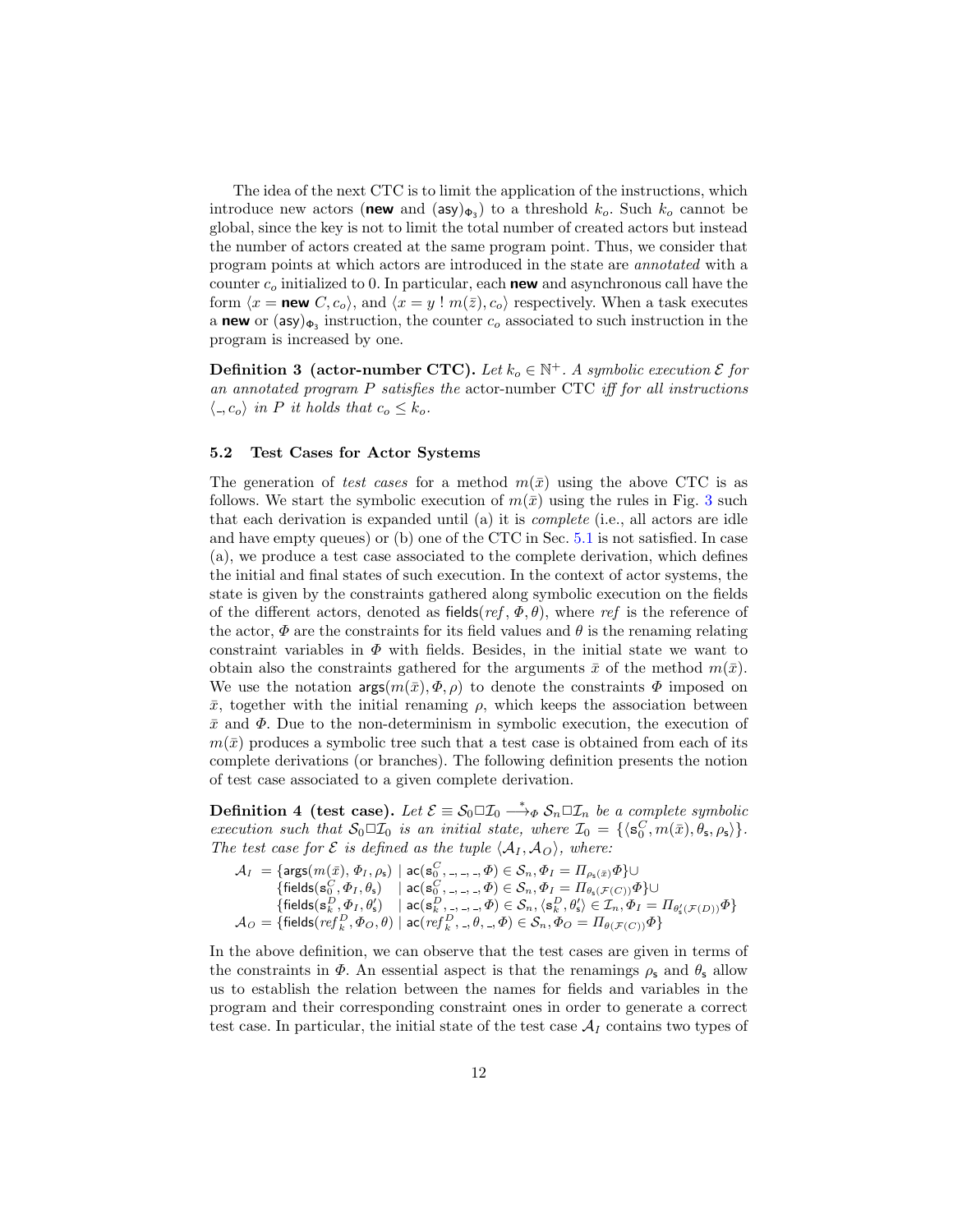information: (1) in args we store the information about the constraints gathered for the method arguments  $\bar{x}$  that is obtained by projecting the constraints  $\Phi$  on the original names for the input arguments that were stored in  $\rho_s$ , (2) in fields the constraints for the actor fields that are obtained by projecting  $\Phi$  on the initial names for the actor fields that are stored in  $\theta_{s}$ . The final state contains the constraints for the fields gathered in the final state of the computation and applying the renamings that have been computed in  $\theta$  until the last state.

*Example 6*. Let us consider the TCG of method  $ft(n^0)$  with limits 1, 5 and 2 resp. for the constants  $k$  in criteria loop-k, task-level and actor-number. The following two test cases  $A_1 = \langle A_I, A_O \rangle$  and  $A_2 = \langle A_I, A_O \rangle$ , are generated from two of the derivations in  $Tree_7$  of Fig. [4,](#page-7-0) where:

$$
\begin{array}{l} {\mathcal A}_I \ = \{ \arg\!\!\!\!\! \left( {\mathfrak {fit}}(n^0), \{ N^0 \dot =\! 3 \}, \rho^0_s ) , \text{fields}(s^{\rm fact}_{0}, \{ N^0 \dot =\! 1 , B^0 \dot =\! \hspace{-0.1cm} \text{null} \}, \theta^0_s ) \right\} \\ {\mathcal A}_O \ = \{ \text{fields}(s^{\rm Fact}_{0}, \{ N^0_a \dot =\! 1 , B^0_b \dot =\! \text{null} , R^0_c \dot =\! R^0 \ast 3 \ast 2 \ast 1 \}, \theta^0_f ) , \text{ fields}(s^{\rm fact}_{1} , \{ M^1_d \dot =\! 1 , B^1_e \dot =\! s^{\rm fact}_{0}, R^1_f \dot =\! 2 \}, \theta^1_f ) , \text{fields}(s^{\rm fact}_{2} , \{ M^2_g \dot =\! 1 , B^2_h \dot =\! s^{\rm fact}_{1} , R^2_i \dot =\! 1 \}, \theta^2_f ) \} \end{array}
$$

being  $\mathcal{A}'_O$  as  $\mathcal{A}_O$  but replacing the first entry for  $s_0^{\text{Fact}}$  by fields( $s_0^{\text{Fact}}$ , { $M_a^0=1$ ,  $B_b^0$ =null,  $R_c^0$ = $R^0$ \*3\*1\*1},  $\theta_f^0$ . The renamings  $\theta_s^0$  and  $\rho_s^0$  are defined in Ex. [2](#page-7-1) and the remaining ones are defined as  $\theta_f^i(\text{mx}) = M^i$ ,  $\theta_f^i(\text{b}) = B^i$ ,  $\theta_f^i(\text{r}) = R^i$ , where  $1 \le i \le$ 2 and "." refers to the corresponding subindex. Note that test case  $A_2$  reveals the bug in the program, which is only observable when an intermediate actor in the chain of involved actors (in this case actor  $s_1^{\text{Fact}}$ ), executes task rp before task wk, hence sending to its caller a partial result.  $\Box$ 

From the constraints in the test cases, it is possible to produce actual values by relying on standard labeling mechanisms. It is also straightforward to automatically generate xUnit unit tests [\[4\]](#page-15-9).

*Example 7.* The following concrete test case is obtained from  $A_1$ :  $\mathcal{T}_I \ = \{\mathsf{args}(\mathsf{ft}(\mathsf{n}^0), \{\mathsf{n}^0\dot = 3\}), \mathsf{fields}(\mathbf{s}_0^{\mathsf{Fact}}, \{\mathsf{mx}\dot = 1, \mathsf{b}\dot = \mathsf{null}, \mathsf{r}\dot = 1\})\}$  $\mathcal{T}_O = \{\mathsf{fields}(\mathbf{s}_0^{\mathsf{Fact}}, \{\mathsf{mx=1}, \mathsf{b=null}, \mathsf{r=3*2*1}\}),$  ${\sf fields}({\bf s}_1^{{\sf Fact}},\{{\sf mx}{=}\overline{1},{\sf b}{=}{\bf s}_0^{{\sf Fact}}, {\sf r}{=}\overline{2}\}), {\sf fields}({\bf s}_2^{{\sf Fact}},\{{\sf mx}{=}\overline{1},{\sf b}{=}{\bf s}_1^{{\sf Fact}}, {\sf r}{=}\overline{1}\})\}$ 

In this case, only field **r** of actor  $\mathbf{s}_0^{\text{Fact}}$  has been labeled (with value 1).  $\Box$ 

### 6 Implementation and Experimental Evaluation

We have implemented all the techniques presented in the paper within the tool aPET [\[4\]](#page-15-9), a test case generator for ABS programs, which is available at <http://costa.ls.fi.upm.es/apet>. ABS [\[16\]](#page-15-18) is a concurrent, object-oriented, language based on the *concurrent objects* model, an extension of the actors model, which includes future variables and synchronization operations. Handling those features within our techniques does not pose any technical complication. This section reports on experimental results, which aim at demonstrating the applicability, effectiveness and impact of the proposed techniques during symbolic execution. The experiments have been performed using as benchmarks: (i) a set of classical actor programs borrowed from [\[18,](#page-15-19)[21,](#page-15-11)[22\]](#page-15-10) and rewritten in ABS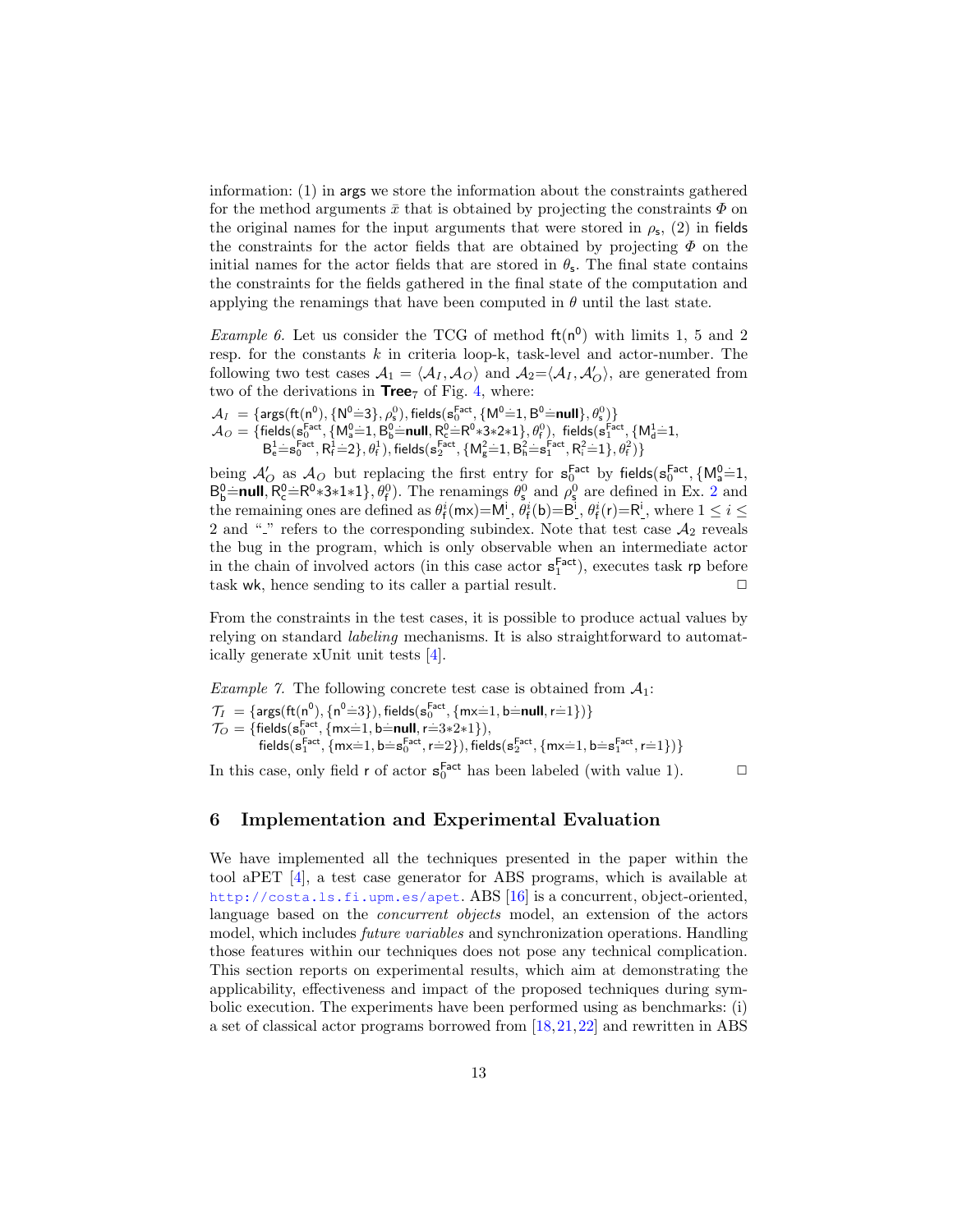<span id="page-13-0"></span>

|                         | Ignoring task indep. info |       |                   |               | Exploiting task indep. info |                |                          |              | Reduction |                   |
|-------------------------|---------------------------|-------|-------------------|---------------|-----------------------------|----------------|--------------------------|--------------|-----------|-------------------|
| Benchm.                 |                           |       | Tests Time States | L/T/O         |                             |                | <b>Tests Time States</b> | L/T/O        |           | <b>Tests Time</b> |
| QSort(2, ., 1)          | 236                       | 1934  | 2688              | 332/0/1052    | 236                         | 1934           | 2688                     | 332/0/1052   | 1.0x      | 1.0x              |
| $QSort(3, ., 1)$ 1728   |                           | 39084 | 44895             | 4719/0/20524  | 1728                        | 39084          | 44895                    | 4719/0/20524 | 1.0x      | 1.0x              |
| $QSort(2, 2, 2)$ 1017   |                           | 21708 | 19300             | 3455/0/7928   | 1017                        | 21825          | 19300                    | 3455/0/7928  | 1.0x      | 1.0x              |
| $\text{PSort}(1, ., 1)$ | 478                       | 696   | 1637              | 2/0/172       | 239                         | 347            | 821                      | 2/0/86       | 2.0x      | 2.0x              |
| $PSort(2, , 1)$ 3423    |                           | >200s | 470087            | 0/0/182550    | 3425                        |                | $>200s$ 470451           | 1/0/182649   | 1.0x      | 1.0x              |
| $PSort(1, 2)$ 13678     |                           | 19072 | 43341             | 2/0/4148      | 6839                        | 9508           | 21673                    | 2/0/2074     | 2.0x      | 2.0x              |
| RSim(1, 1)              | 9                         | 8     | 25                | 1/0/2         | 4                           | 5              | 14                       | 1/0/2        | 2.2x      | 1.6x              |
| RSim(2, , 1)            | 441                       | 333   | 1350              | 1/0/12        | 14                          | 20             | 80                       | 1/0/8        |           | 31.5x 16.6x       |
| RSim(2, 2)              | 4111                      | 3101  | 11841             | 1/0/12        | 59                          | 82             | 340                      | 1/0/8        |           | 69.7x 37.8x       |
| DHT(1,4,1)              | 35                        | 665   | 3179              | 733/1730/8    | 21                          | 124            | 555                      | 125/98/8     | 1.7x      | 5.4x              |
| DHT(2,4,1)              | 97                        | 8171  | 19018             | 2977/12639/24 | 55                          | 2864           | 2332                     | 349/651/24   | 1.8x      | 2.9x              |
| DHT(1,5,1)              | 35                        | 6425  | 30231             | 7065/17090/10 | 21                          | 343            | 1623                     | 369/226/10   | 1.7x      | 18.7x             |
| DHT(1,5,2)              | 53                        | 21092 | 98117             | 23119/57504/0 | 39                          | 2615           | 12613                    | 2879/3632/0  | 1.4x      | 8.1x              |
| Mail(2,4,2)             | 161                       | 1033  | 4540              | 654/5184/6    | 58                          | 236            | 944                      | 157/648/6    | 2.8x      | 4.4x              |
| Mail(3,4,2)             | 400                       | 12321 | 46760             | 2100/72090/24 | 232                         | 1029           | 4310                     | 291/3994/24  | 1.7x      | 12.0x             |
| Mail(2,5,2)             | 161                       | 4226  | 13756             | 654/9216/582  | 58                          | 641            | 2096                     | 157/1152/78  | 2.8x      | 6.6x              |
| Mail(2,5,3)             | 161                       | 4495  | 14908             | 660/10368/0   | 58                          | 665            | 2240                     | 163/1296/0   | 2.8x      | 6.8x              |
| $Cons(2, \ldots)$       | 15                        | 10    | 30                | 1/0/0         | 9                           | $\overline{7}$ | 19                       | 1/0/0        | 1.7x      | 1.4x              |
| $Cons(3, \ldots)$       | 159                       | 118   | 334               | 1/0/0         | 33                          | 26             | 75                       | 1/0/0        | 4.8x      | 4.5x              |
| $Cons(4, \ldots)$       | 3039                      | 2562  | 6639              | 1/0/0         | 153                         | 138            | 351                      | 1/0/0        | 19.9x     | 18.6x             |
| $Prod(2, \ldots)$       | 29                        | 30    | 52                | 10/0/0        | 17                          | 16             | 31                       | 6/0/0        | 1.7x      | 1.9x              |
| $Prod(3, _{-,-})$       | 398                       | 745   | 819               | 100/0/0       | 82                          | 140            | 169                      | 21/0/0       | 4.9x      | 5.3x              |
| $Prod(4, \_,])$         | 9155                      | 30268 | 20679             | 1636/0/0      | 465                         | 1393           | 1041                     | 85/0/0       |           | 19.7x 21.7x       |
| Fact(2,4,2)             | 720                       | 944   | 2430              | 59/0/278      | 270                         | 451            | 1128                     | 41/0/128     | 2.7x      | 2.1x              |
| Fact(3,4,2)             | 1104                      | 1425  | 3576              | 52/0/395      | 432                         | 665            | 1664                     | 38/0/171     | 2.6x      | 2.1x              |
| Fact(2,3,2)             | 72                        | 286   | 720               | 59/204/98     | 54                          | 222            | 564                      | 41/120/80    | 1.3x      | 1.3x              |
| Fact(3,4,3)             | 3416                      | 4704  | 11938             | 63/0/896      | 960                         | 1668           | 4094                     | 49/0/282     | 3.6x      | 2.8x              |

Table 1. Experimental evaluation (times in ms on an Intel Core i5 at 3.2GHz, 4GB)

from ActorFoundry, and, (ii) some ABS models of typical concurrent systems. Specifically, QSort is a distributed version of the Quicksort algorithm, PSort is a modified version of the sorting algorithm used in the dCUTE study [\[21\]](#page-15-11), RSim is a server registration simulation, DHT is a distributed hash table, Mail is an email client-server simulation, Cons resp. Prod is the consume resp. produce method in the classical producer-consumer protocol, and, Fact is the distributed factorial in Fig. [2.](#page-3-0) All sources are available at the above website.

Table [1](#page-13-0) shows the results of our experimental evaluation. For each benchmark, we perform the symbolic execution and  $TCG$  of its most relevant method(s) with different values for  $k$  of the criteria in Sec. [5.1](#page-9-1) (resp. loop-k, task-level and actor-number), shown in parenthesis right after the benchmark name. We consider combinations so that we can observe the impact of each criterion in the overall process. E.g., for *QSort*, the impact of look-k is observed comparing executions with parameters  $(2, 1)$  and  $(3, 1)$ ; and the impact of actor-number comparing executions with parameters  $(2, 0, 1)$  and  $(2, 0, 2)$ . An underscore indicates that it does not affect the computation, provided it is above a certain minimum (typically 1 or 2). Also, for each benchmark and combination, we perform the TCG both ignoring and exploiting the independency information among tasks. After the name and criteria parameters, the first (resp. second) set of columns show the results ignoring (resp. exploiting) task independency infor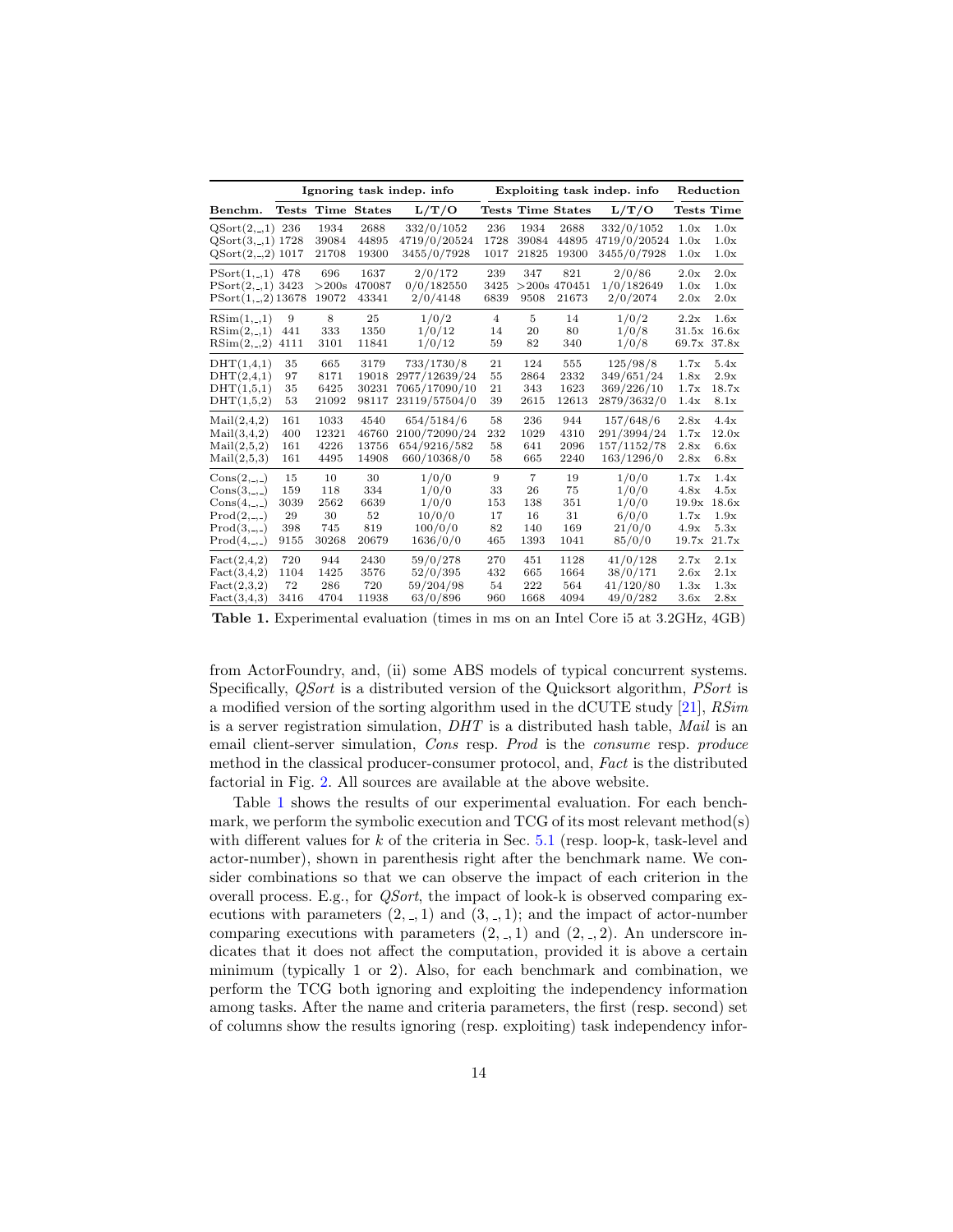mation. For each run, we measure: the number of obtained test cases (column Tests); the total time taken and number of states generated by the whole exploration (columns *Time* and *States*); and the number of explorations, which have been cut resp. by criteria loop-k, task-level and actor-number (column  $L/T/O$ ).

A relevant point, which is not shown in the table, is that our sufficient condition for temporal stability is able to determine a stable actor in all states of all benchmarks except for some states in benchmark PSort. This demonstrates that our sufficient condition for stability is very effective also in symbolic execution. Another important point to observe is the huge pruning of redundant executions performed when the task independency information is exploited. Last two columns show the reduction in number of tests and TCG time obtained when exploiting task independency information. In general, the more complex the programs and the deeper the exploration, the bigger is the reduction.

### 7 Related Work and Conclusions

We have presented a novel approach to automate TCG for actor systems, which ensures completeness of the test cases w.r.t. several interesting criteria. In order to ensure completeness in a concurrent setting, the symbolic execution tree must consider all possible task interleavings that could happen in an actual execution. The coverage criteria prune the tree in several dimensions: (1) limiting the number of iterations of loops at the level of tasks, (2) limiting the number of task switches allowed in each concurrency unit and (3) limiting the number of concurrency units created. Besides, our TCG framework tries to avoid redundant computations in the exploration of different orderings among tasks. This is done by leveraging and improving existing techniques to further reduce explorations in dynamic testing actor systems to the more general setting of static testing. Most related work is developed in the context of dynamic testing. The stream of papers devoted to further reduce the search space  $[1, 10, 18, 22]$  $[1, 10, 18, 22]$  $[1, 10, 18, 22]$  $[1, 10, 18, 22]$  $[1, 10, 18, 22]$  $[1, 10, 18, 22]$  $[1, 10, 18, 22]$  is compatible with our work and the TCG framework can use the same algorithms and techniques, as we showed for the actor's stability of [\[3\]](#page-15-8). Dynamic symbolic execution consists in computing in parallel with symbolic execution a concrete test run. In [\[13\]](#page-15-20) a dynamic symbolic execution framework is presented, however, there is no calculus for symbolic execution. In particular, the difficulties of handling asynchronous calls and the constraints over the field data are not considered.

Acknowledgments. This work was funded partially by the EU project FP7- ICT-610582 ENVISAGE: Engineering Virtualized Services (http://www.envisageproject.eu), by the Spanish MINECO project TIN2012-38137, and by the CM project S2013/ICE-3006.

## References

<span id="page-14-0"></span>1. P. Abdulla, S. Aronis, B. Jonsson, and K. F. Sagonas. Optimal Dynamic Partial Order Reduction. In Proc. POPL'14, pp. 373–384. ACM, 2014.